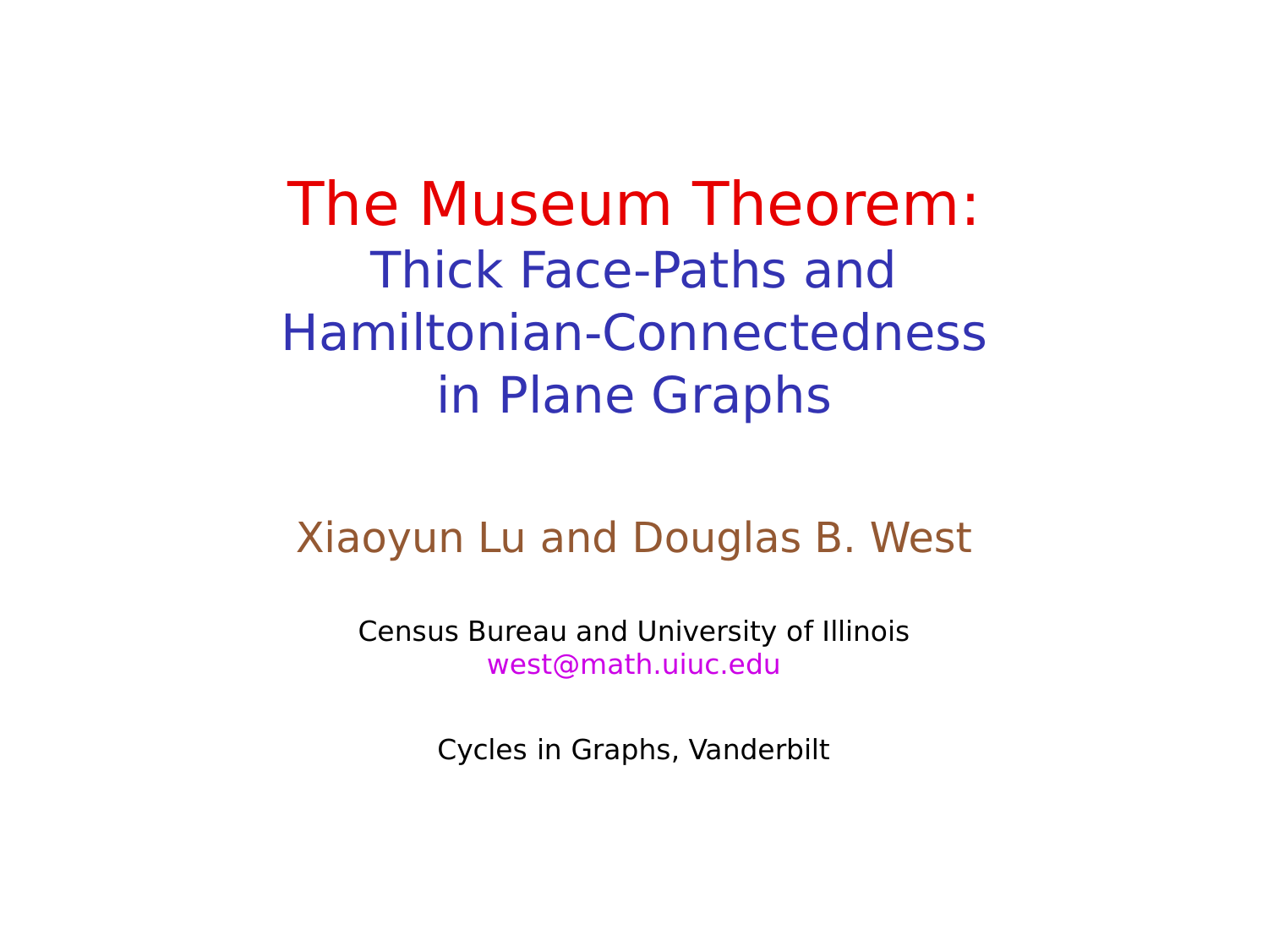**The Problem:** The entrance and exit of a museum are fixed. You insist on visiting room  $F$ . The pieces of what you skip should be somehow "small".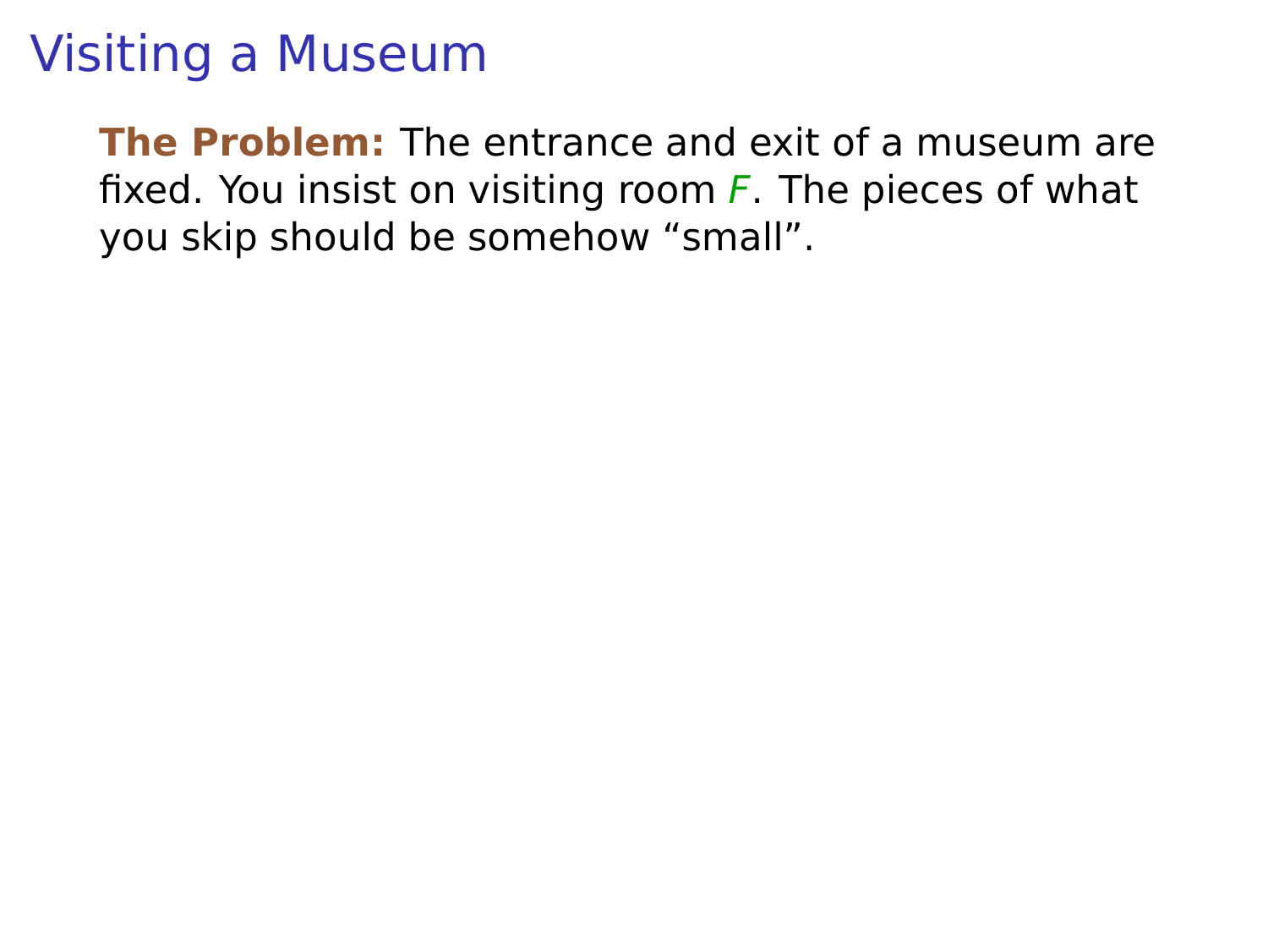**The Problem:** The entrance and exit of a museum are fixed. You insist on visiting room  $F$ . The pieces of what you skip should be somehow "small".

You seek a special "face-path" in a plane graph G.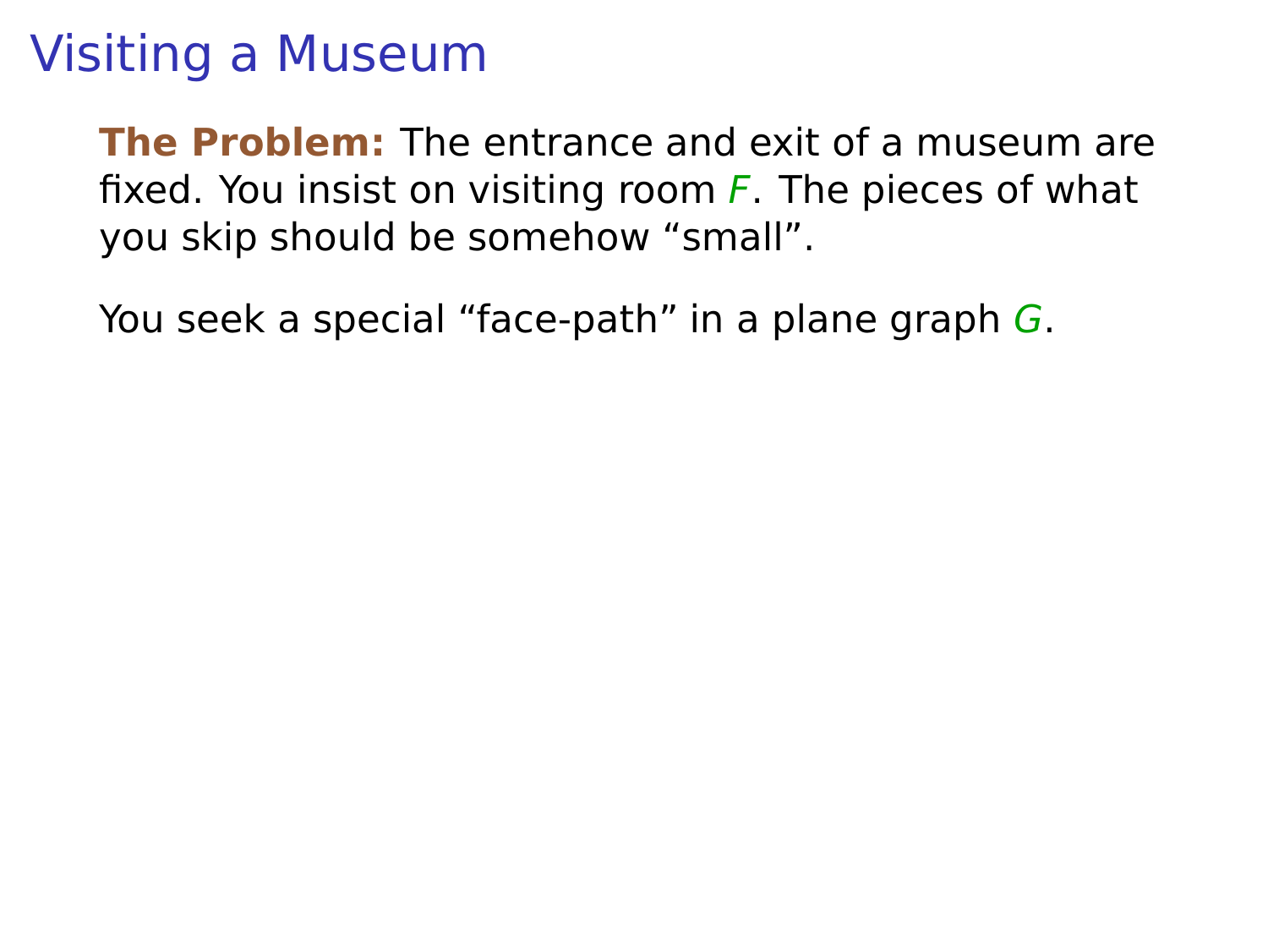**The Problem:** The entrance and exit of a museum are fixed. You insist on visiting room  $F$ . The pieces of what you skip should be somehow "small".

You seek a special "face-path" in a plane graph G.

Our theorem about face-paths in plane graphs implies classical results about Hamiltonian cycles.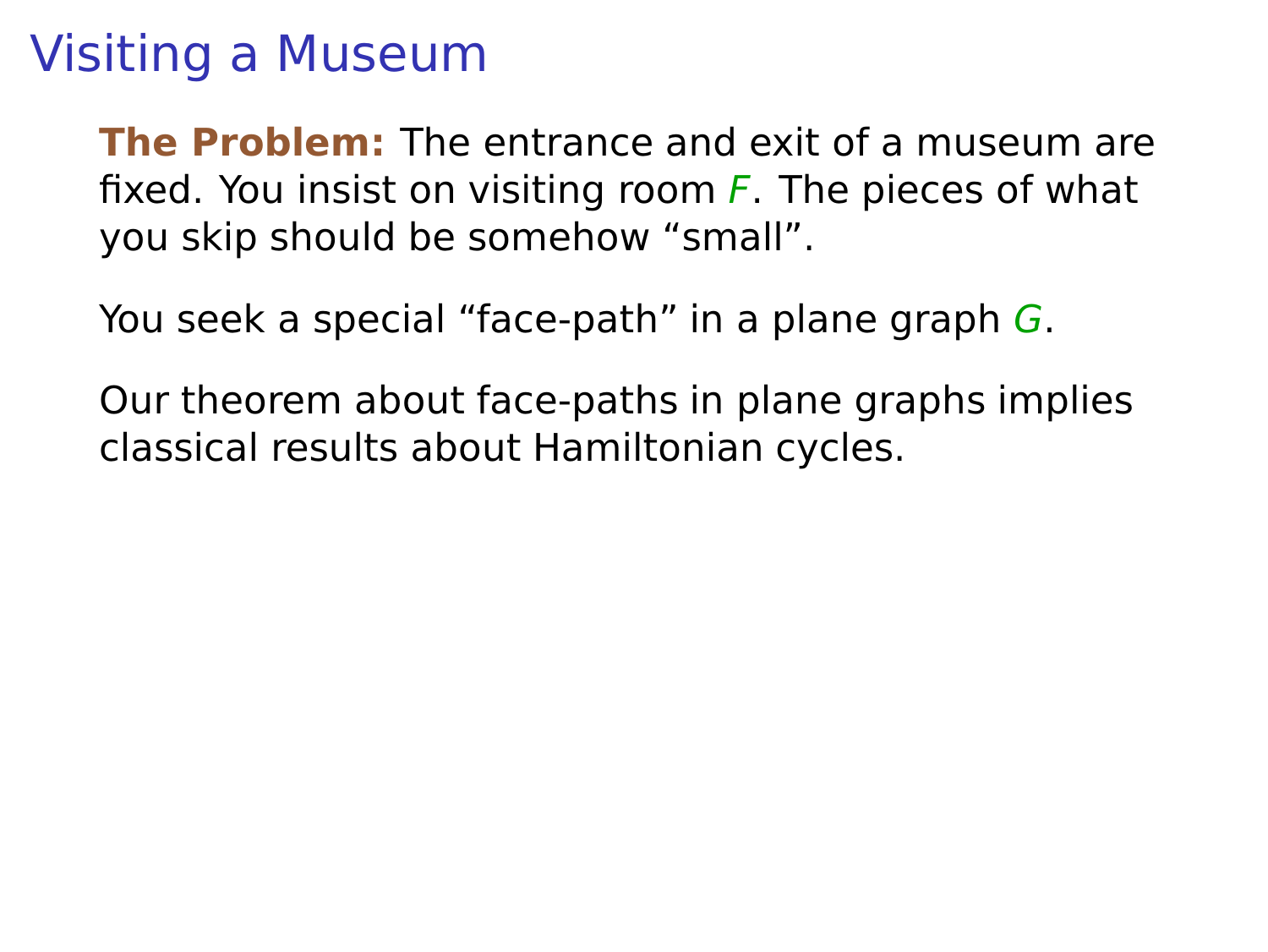**The Problem:** The entrance and exit of a museum are fixed. You insist on visiting room  $F$ . The pieces of what you skip should be somehow "small".

You seek a special "face-path" in a plane graph G.

Our theorem about face-paths in plane graphs implies classical results about Hamiltonian cycles.

**Thm.** (Whitney [1931]) 4-connected planar triangulations are Hamiltonian.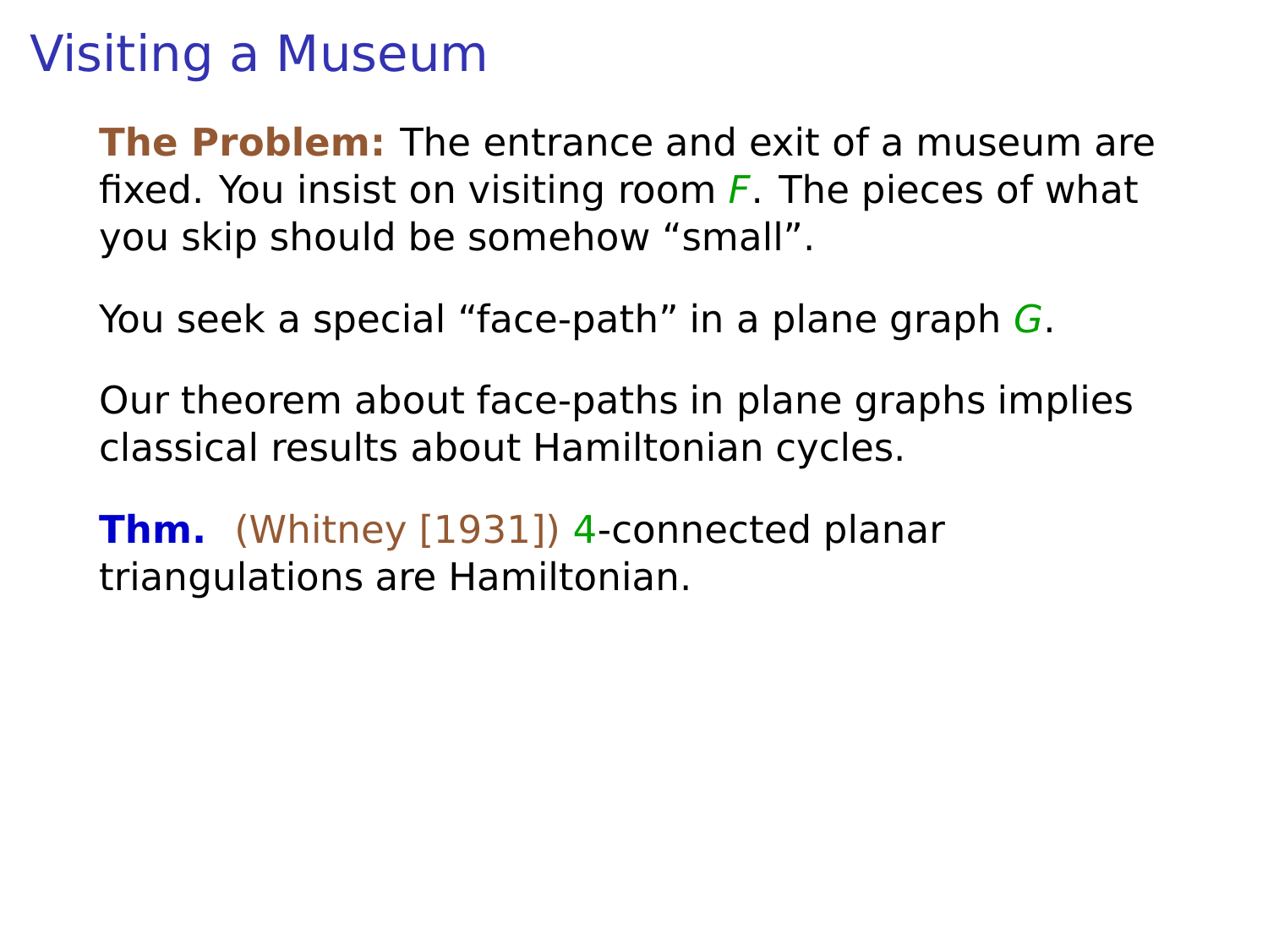**The Problem:** The entrance and exit of a museum are fixed. You insist on visiting room  $F$ . The pieces of what you skip should be somehow "small".

You seek a special "face-path" in a plane graph G.

Our theorem about face-paths in plane graphs implies classical results about Hamiltonian cycles.

**Thm.** (Whitney [1931]) 4-connected planar triangulations are Hamiltonian.

**Thm.** (Tutte [1956]) 4-connected plane graphs are Hamiltonian.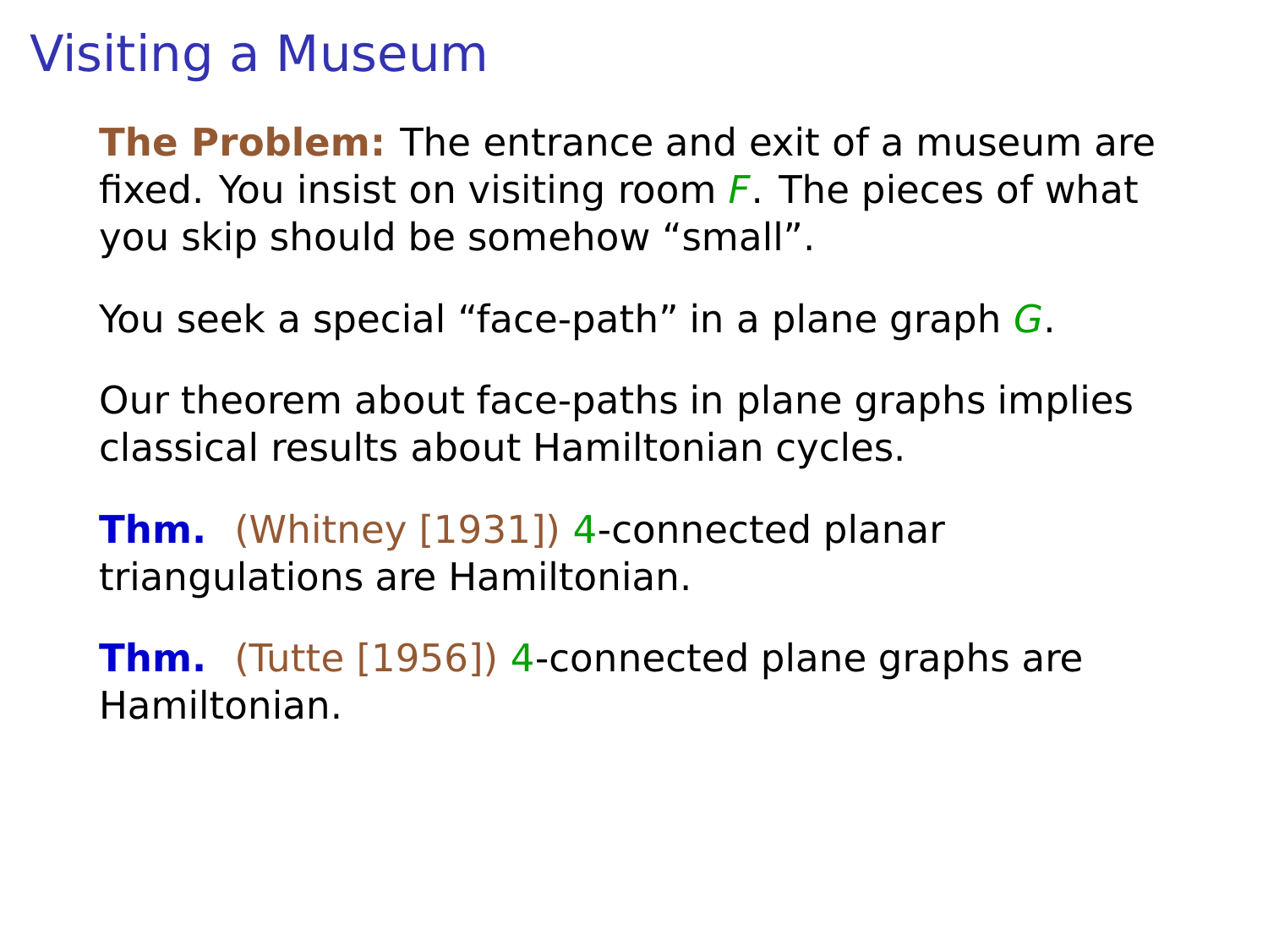**The Problem:** The entrance and exit of a museum are fixed. You insist on visiting room  $\overline{F}$ . The pieces of what you skip should be somehow "small".

You seek a special "face-path" in a plane graph G.

Our theorem about face-paths in plane graphs implies classical results about Hamiltonian cycles.

**Thm.** (Whitney [1931]) 4-connected planar triangulations are Hamiltonian.

**Thm.** (Tutte [1956]) 4-connected plane graphs are Hamiltonian.

**Thm.** (Thomassen [1983]) 4-connected plane graphs are Hamiltonian-connected.  $(\forall x, y \in V(G))$ , there is a spanning x, y-path).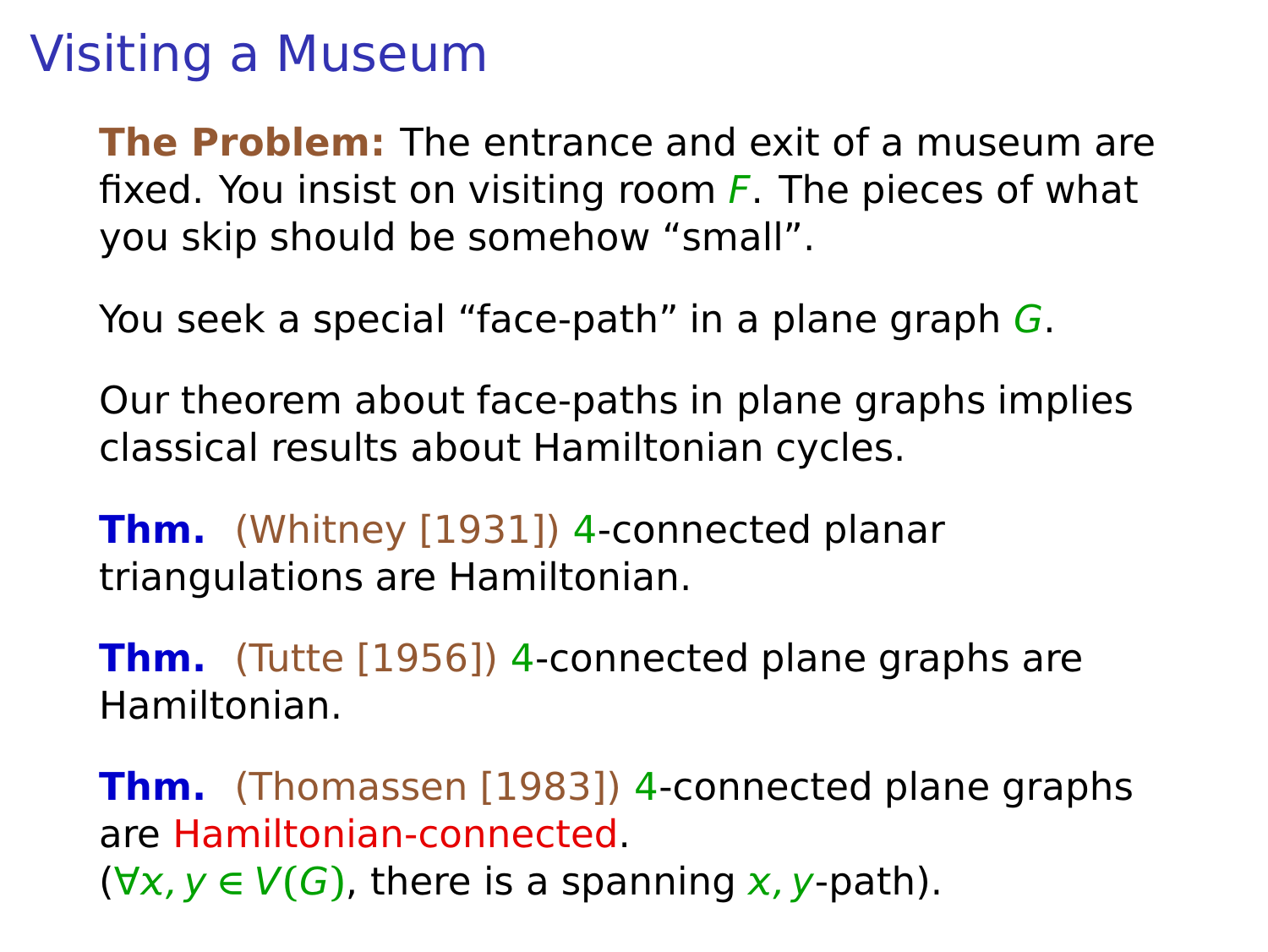**Def.** A thin subgraph of G is a subgraph H such that in each block of  $H$  at most three vertices have neighbors in G outside the block. (**Ex:** any tree.)

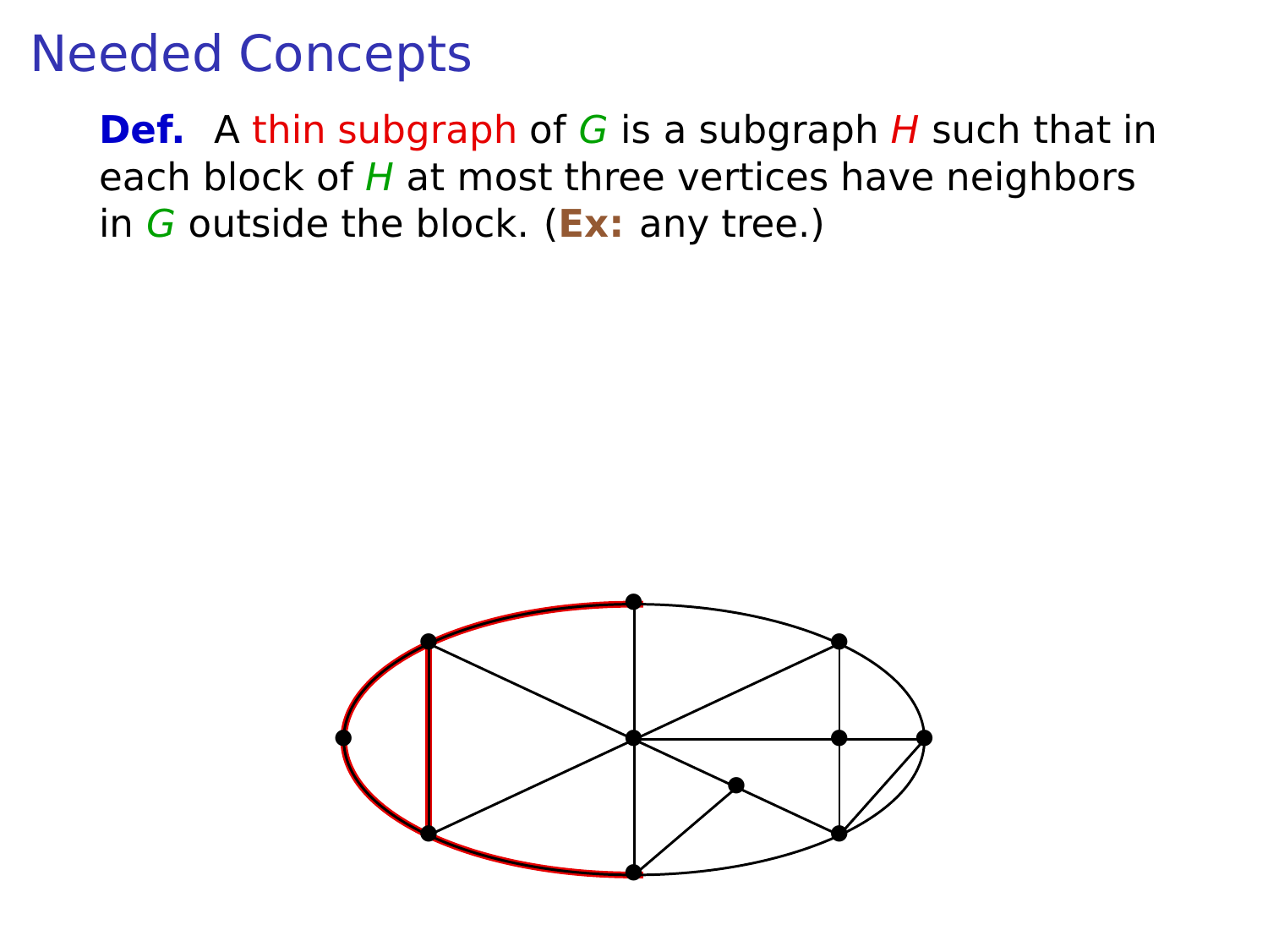**Def.** A thin subgraph of G is a subgraph H such that in each block of  $H$  at most three vertices have neighbors in G outside the block. (**Ex:** any tree.)

**Def.** Given a path P<sup>∗</sup> in the dual G<sup>∗</sup> along edges E**(**P <sup>∗</sup>**)**, let P be the corresp. face-path in G. Let the edge set  $E(P)$  be the edges in G crossed while following P.

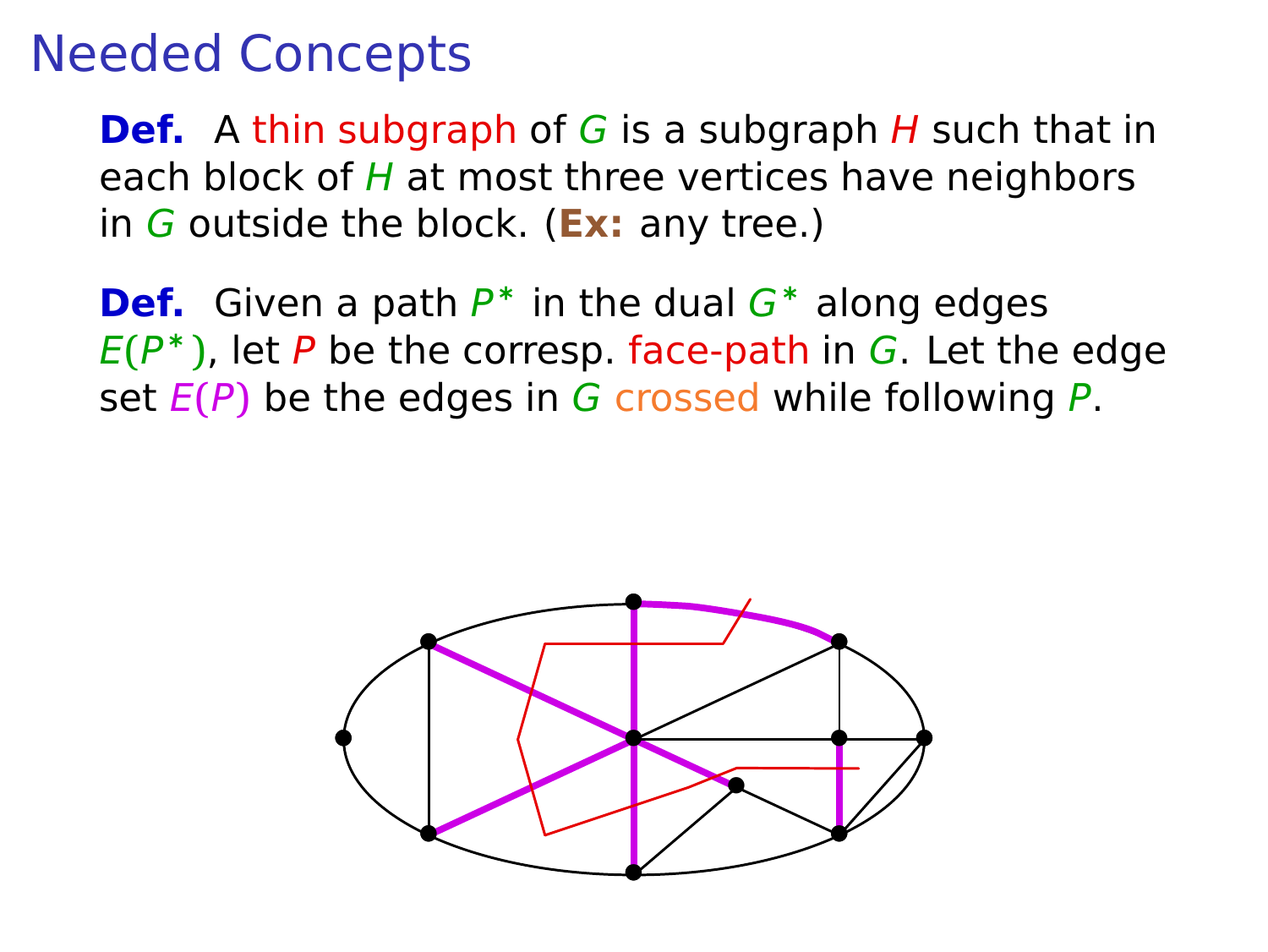**Def.** A thin subgraph of G is a subgraph H such that in each block of  $H$  at most three vertices have neighbors in G outside the block. (**Ex:** any tree.)

**Def.** Given a path P<sup>∗</sup> in the dual G<sup>∗</sup> along edges E**(**P <sup>∗</sup>**)**, let P be the corresp. face-path in G. Let the edge set  $E(P)$  be the edges in G crossed while following P.

**Def.** An  $[e, F, B]$ -face-path leaves the outer face  $\hat{F}$  by crossing e to  $F_e$ , visits F along the way, and ends at B.

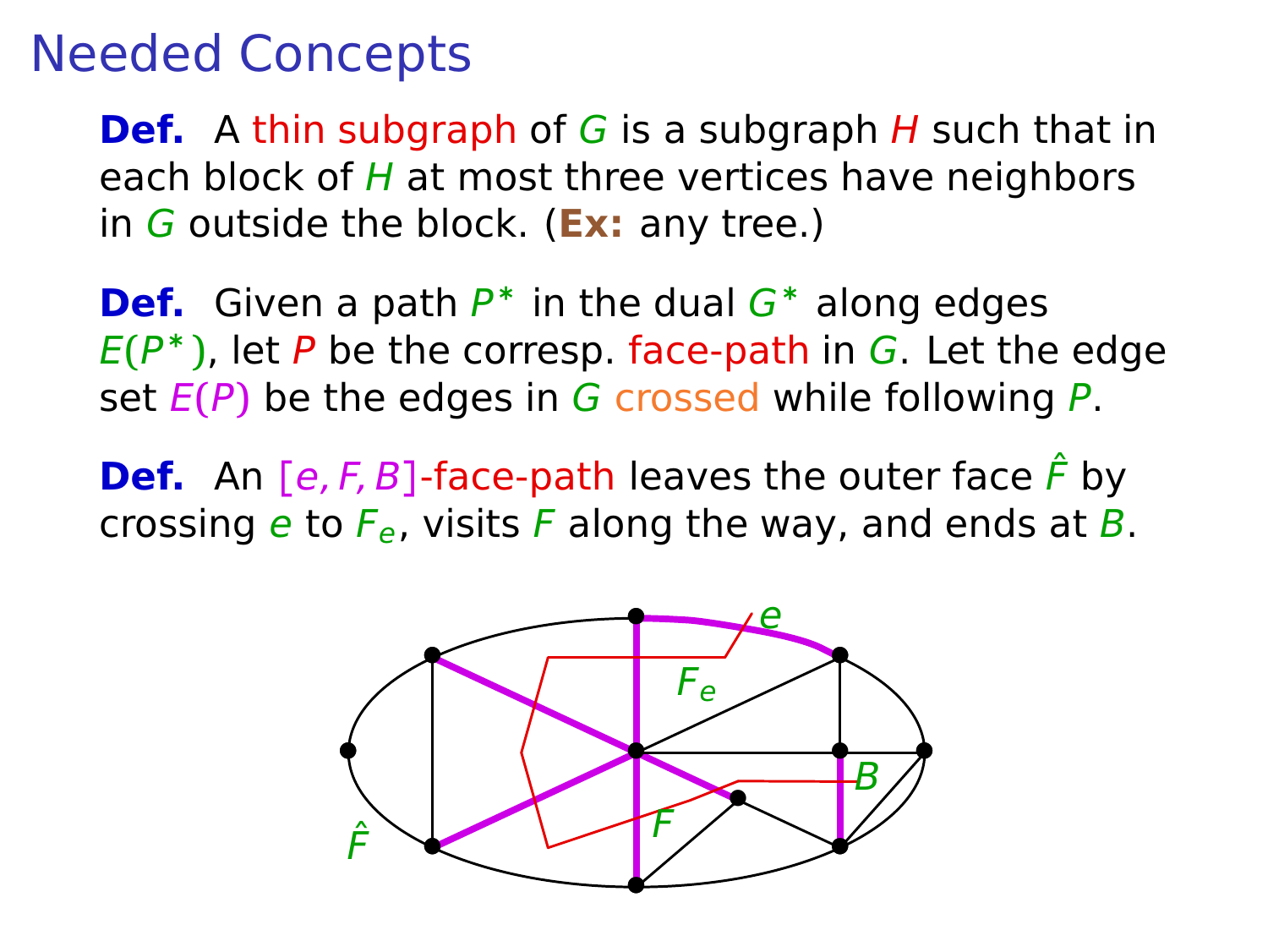**Def.** A thin subgraph of G is a subgraph H such that in each block of  $H$  at most three vertices have neighbors in G outside the block. (**Ex:** any tree.)

**Def.** Given a path P<sup>∗</sup> in the dual G<sup>∗</sup> along edges E**(**P <sup>∗</sup>**)**, let P be the corresp. face-path in G. Let the edge set  $E(P)$  be the edges in G crossed while following P.

**Def.** An  $[e, F, B]$ -face-path leaves the outer face  $\hat{F}$  by crossing e to  $F_e$ , visits F along the way, and ends at B. A face-path P is thick if G **−** E**(**P**)** is a thin subgraph of G.

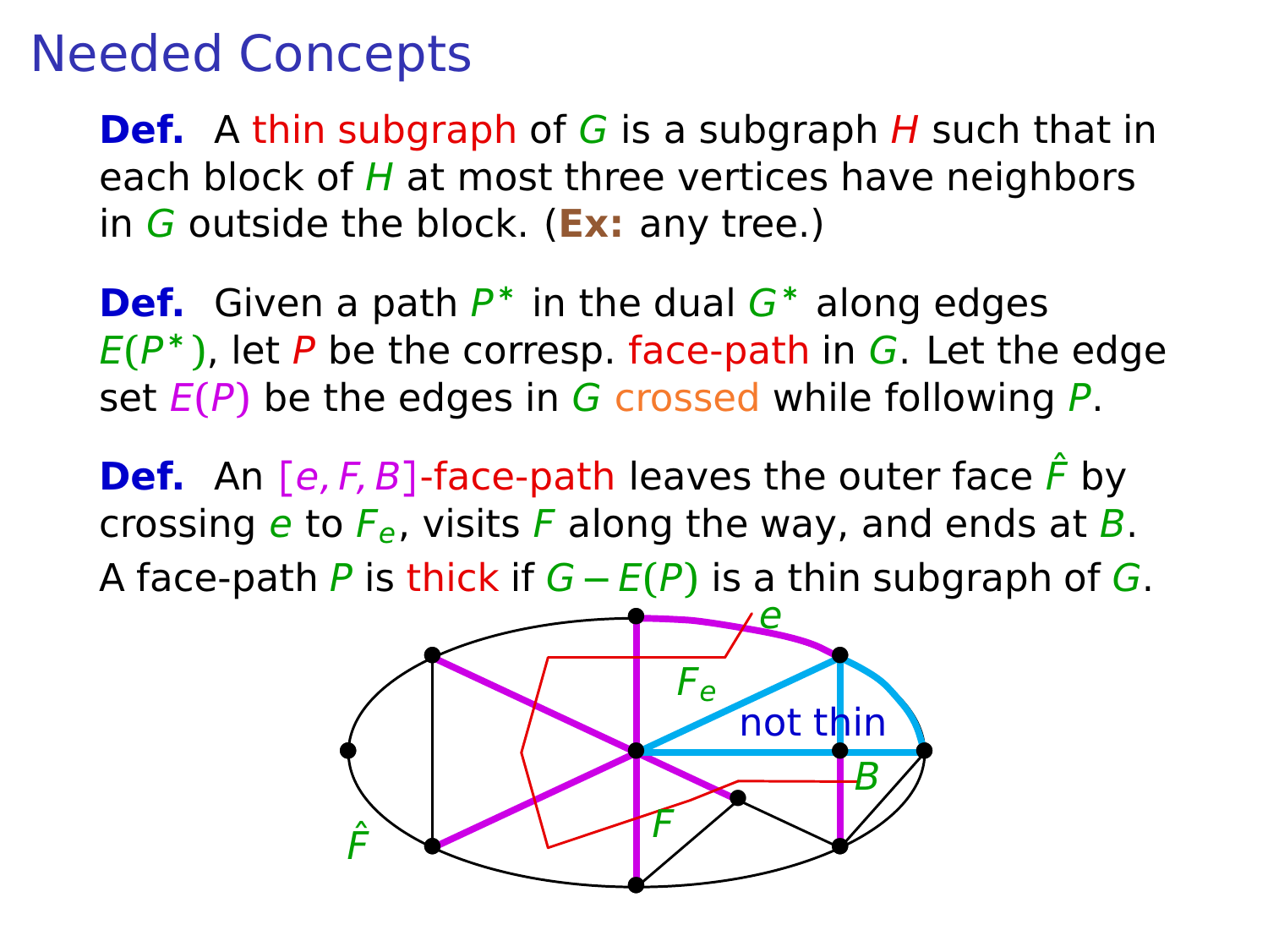#### Statement of the Result

**Def.** Let  $\hat{C}$  be the external cycle in  $G$ . A face F touches  $\hat{C}$  if it shares a vertex (or more) with  $\hat{C}$ .

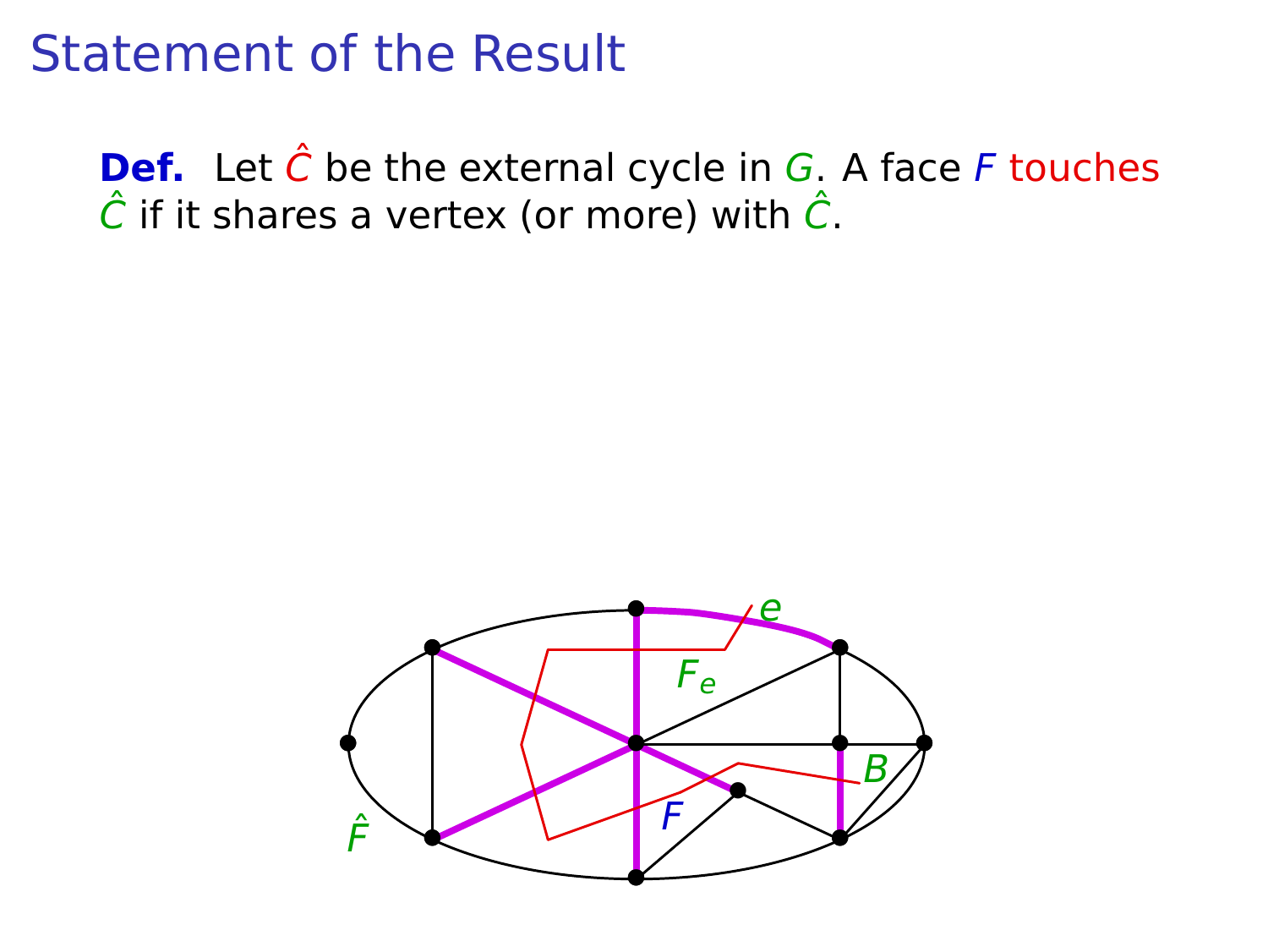#### Statement of the Result

**Def.** Let  $\hat{C}$  be the external cycle in  $G$ . A face F touches  $\hat{C}$  if it shares a vertex (or more) with  $\hat{C}$ .

**Thm.** Let G be a 2-connected plane graph;  $e \in E(\hat{C})$ . Let F be a face touching  $\hat{C}$ , and let B be a bounded face. If G has an **[**e, F, B**]**-face-path, then G has a thick **[**e, F, B**]**-face-path.

not thick

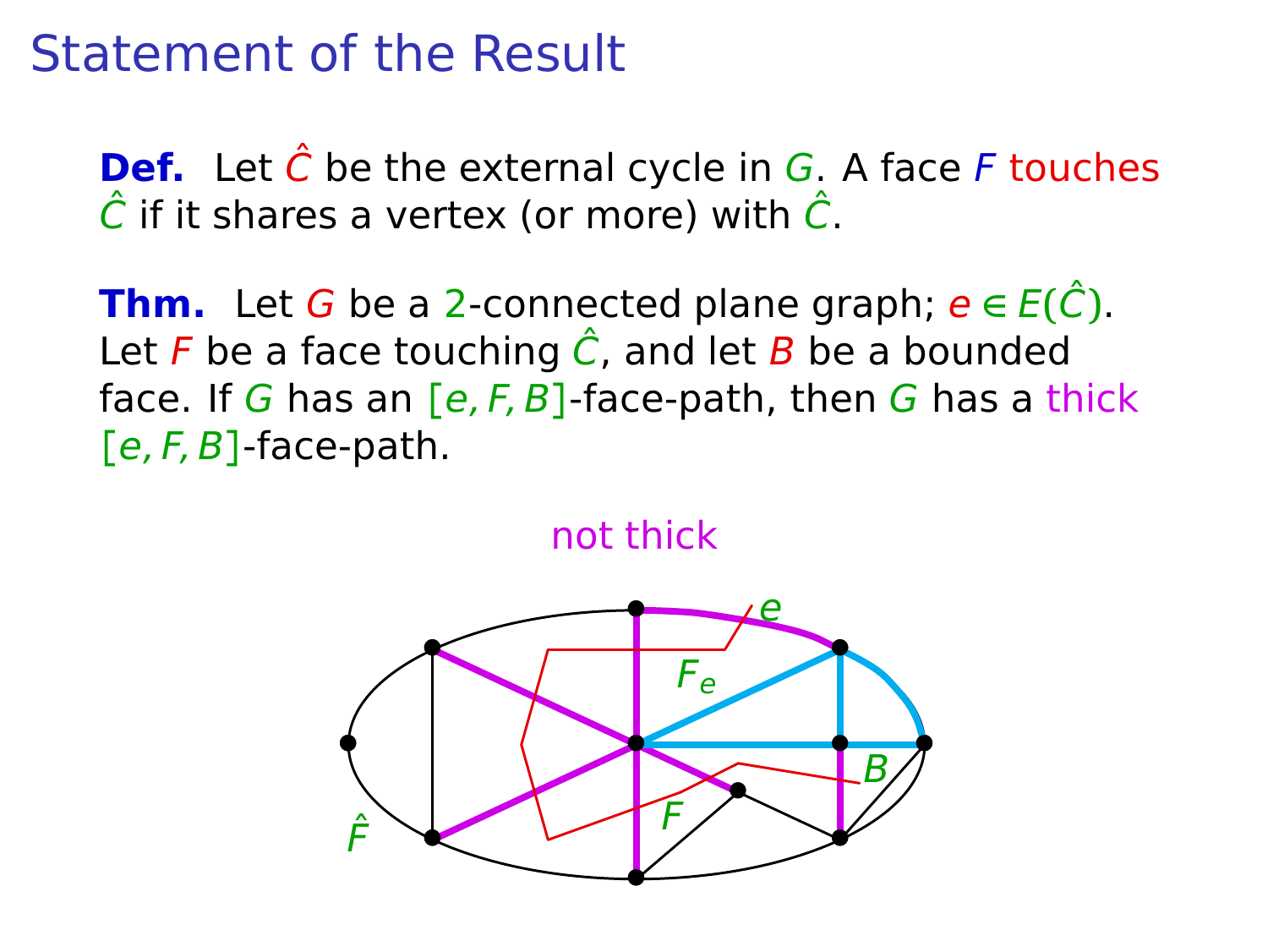#### Statement of the Result

**Def.** Let  $\hat{C}$  be the external cycle in  $G$ . A face F touches  $\hat{C}$  if it shares a vertex (or more) with  $\hat{C}$ .

**Thm.** Let G be a 2-connected plane graph;  $e \in E(\hat{C})$ . Let F be a face touching  $\hat{C}$ , and let B be a bounded face. If G has an **[**e, F, B**]**-face-path, then G has a thick **[**e, F, B**]**-face-path.

thick

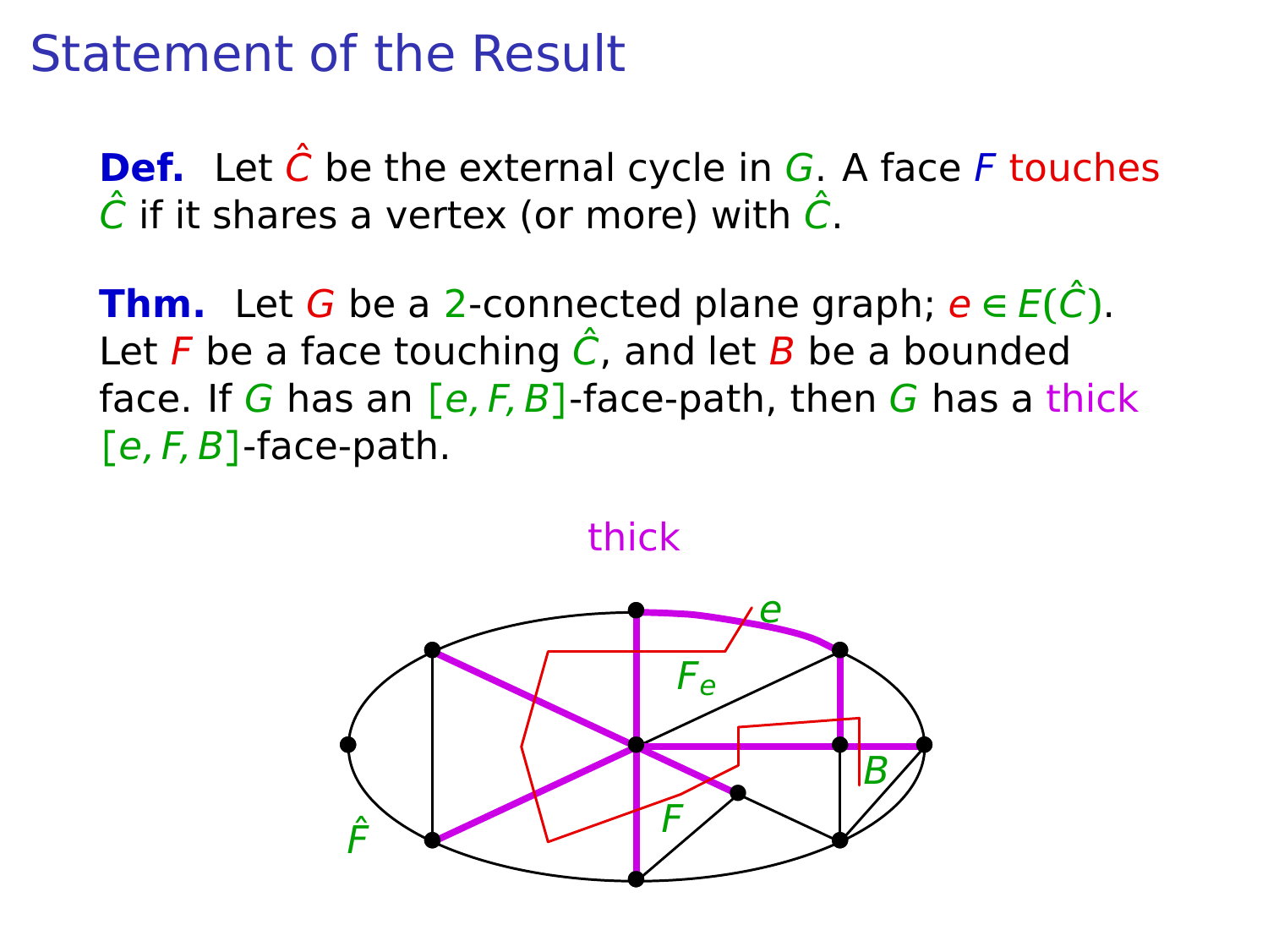#### Thomassen's Result

**Thm.** (Thomassen [1983]) Let G be a 2-connected plane graph with outer cycle C. If  $v \in V(C)$  and  $e \in E(C)$ and  $\mu \in V(G - v)$ , then G has a  $\mu$ , v-path P through e such that each component of G **−** V**(**P**)** has at most three neighbors in  $P$  (just two for components containing an edge of  $C$ ).

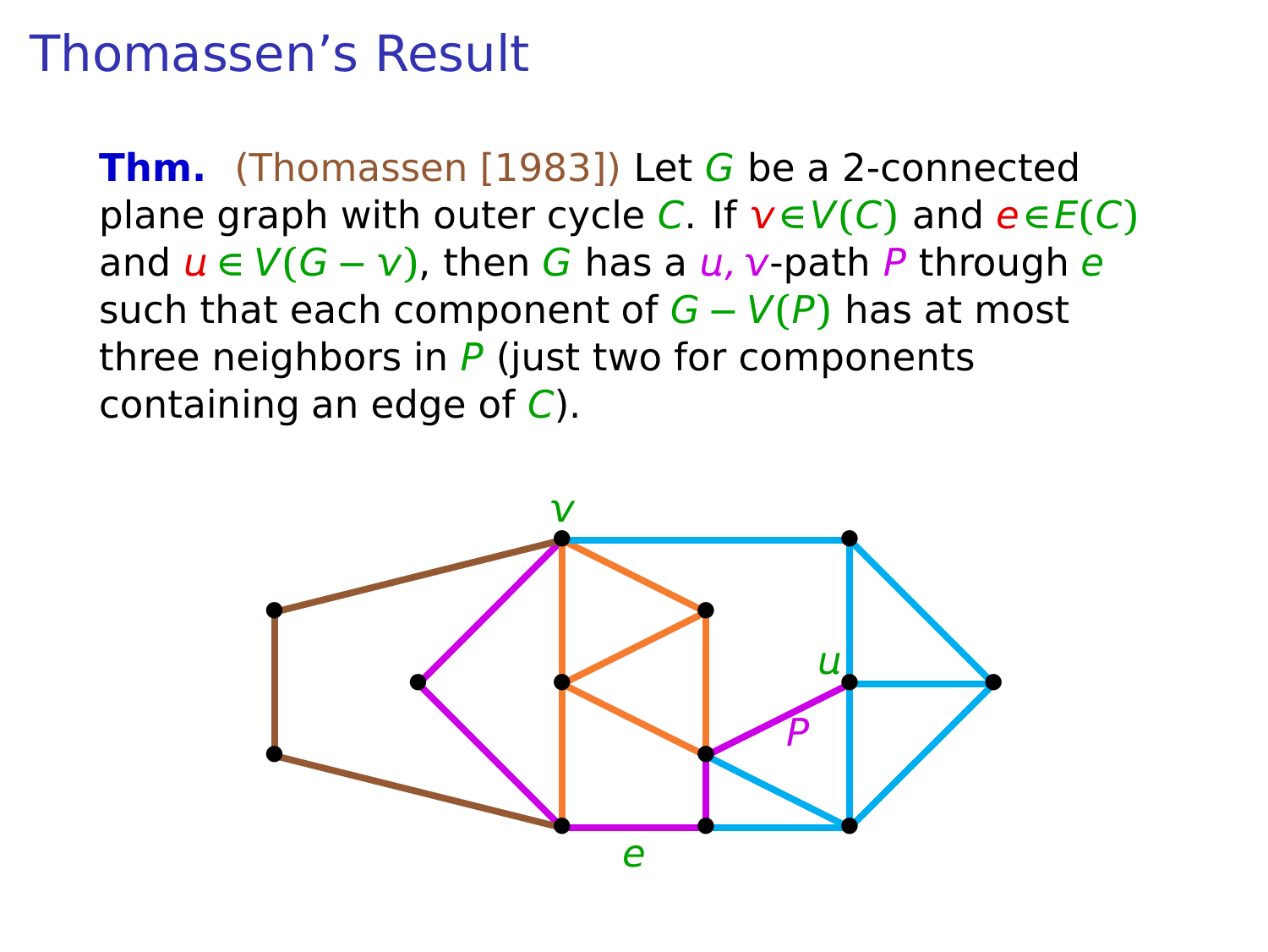#### Thomassen's Result

**Thm.** (Thomassen [1983]) Let G be a 2-connected plane graph with outer cycle C. If  $v \in V(C)$  and  $e \in E(C)$ and  $\mu \in V(G - v)$ , then G has a  $\mu$ , v-path P through e such that each component of G **−** V**(**P**)** has at most three neighbors in  $P$  (just two for components containing an edge of  $C$ ).

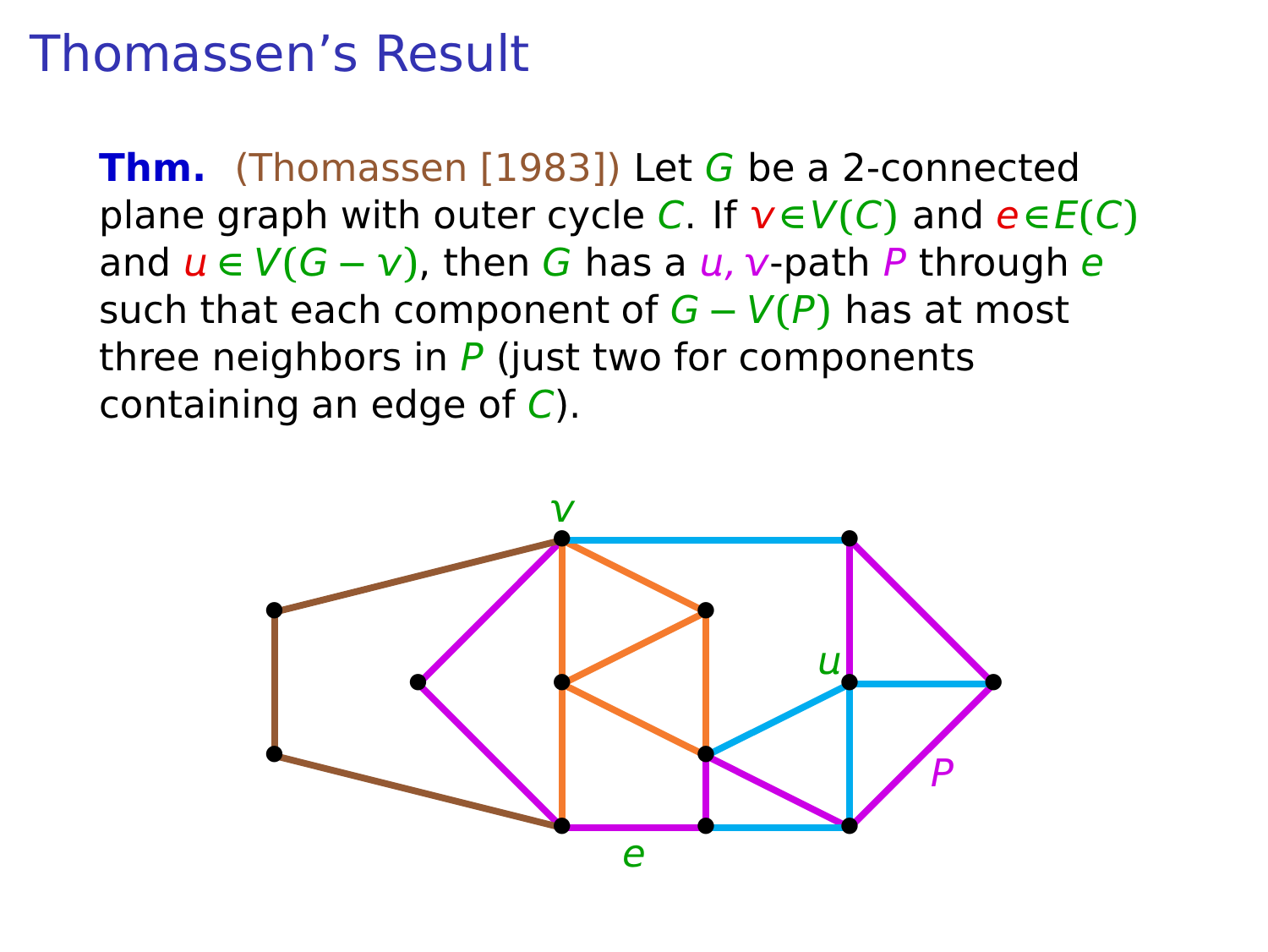## Comparison

In Thomassen's proof, specifying e on the outer cycle is needed to make the induction work. In ours this role is played by the specified face  $F$  touching the outer cycle.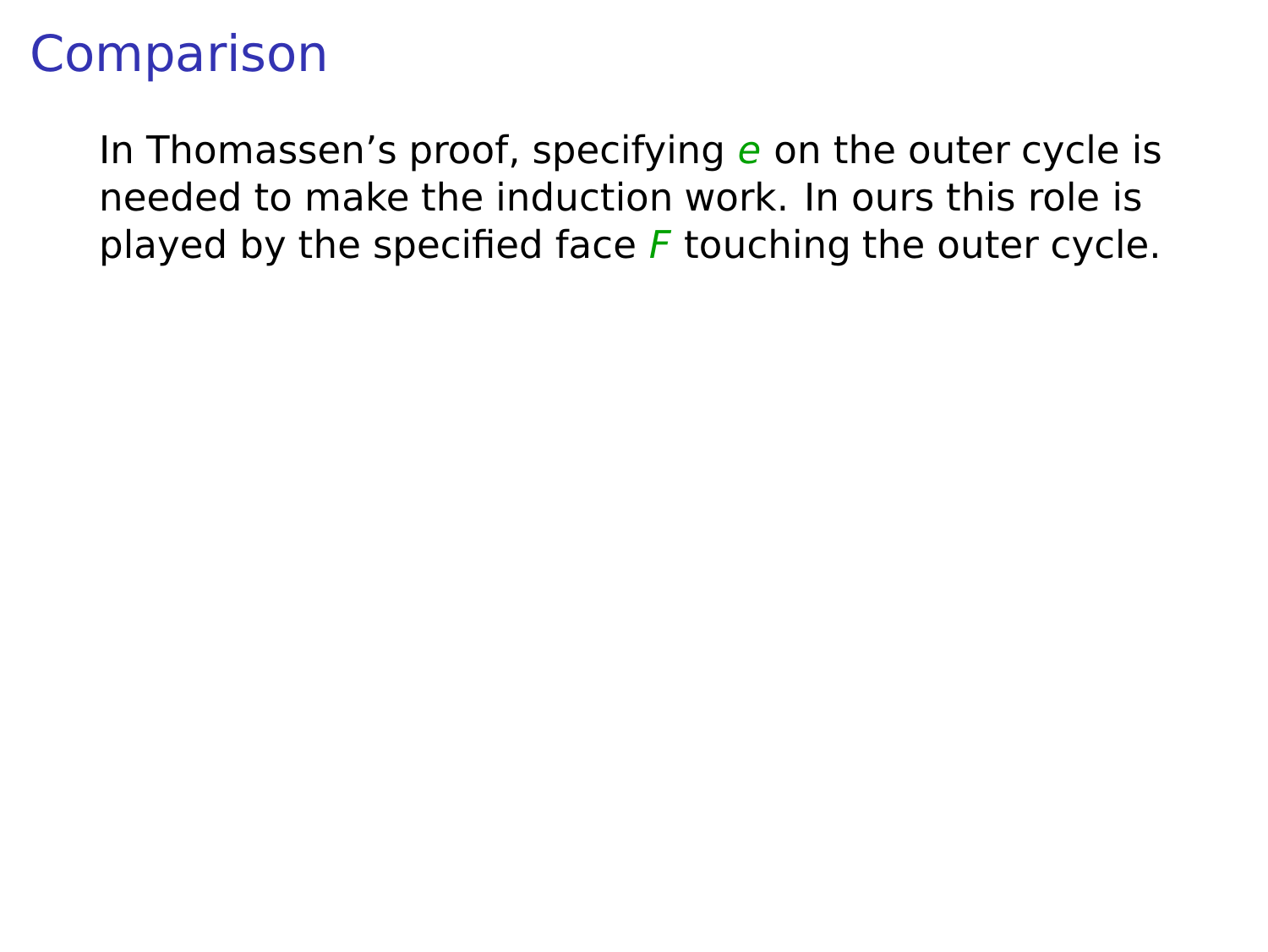## Comparison

In Thomassen's proof, specifying e on the outer cycle is needed to make the induction work. In ours this role is played by the specified face  $F$  touching the outer cycle.

#### **Thomassen Us**

start at external  $v = \frac{\sinh(\theta)}{\sinh(\theta)}$ via external edge e visit F touching  $\hat{C}$ end at any given  $\mu$  end at any given face  $\beta$ **≤** 3 nbrs of each fragment G **−** E**(**P**)** is thin 4-connected H **⇒** 4-connected H **⇒** no leftover fragment no leftover bounded face

paths in  $H$  face-paths in  $G = H^*$ 

We believe that neither directly implies the other.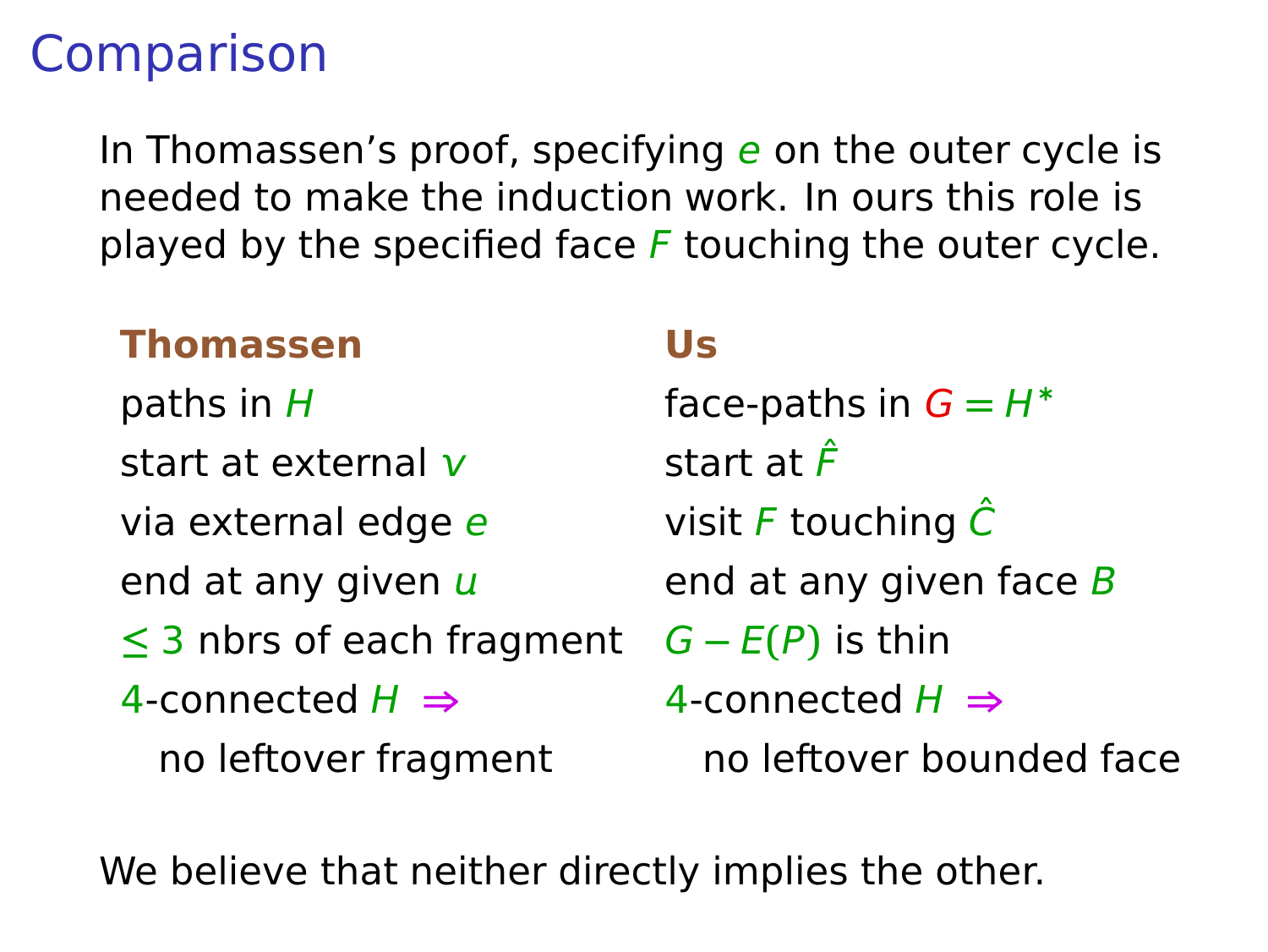**Cor.** Every 4-connected planar H is Ham.-connected.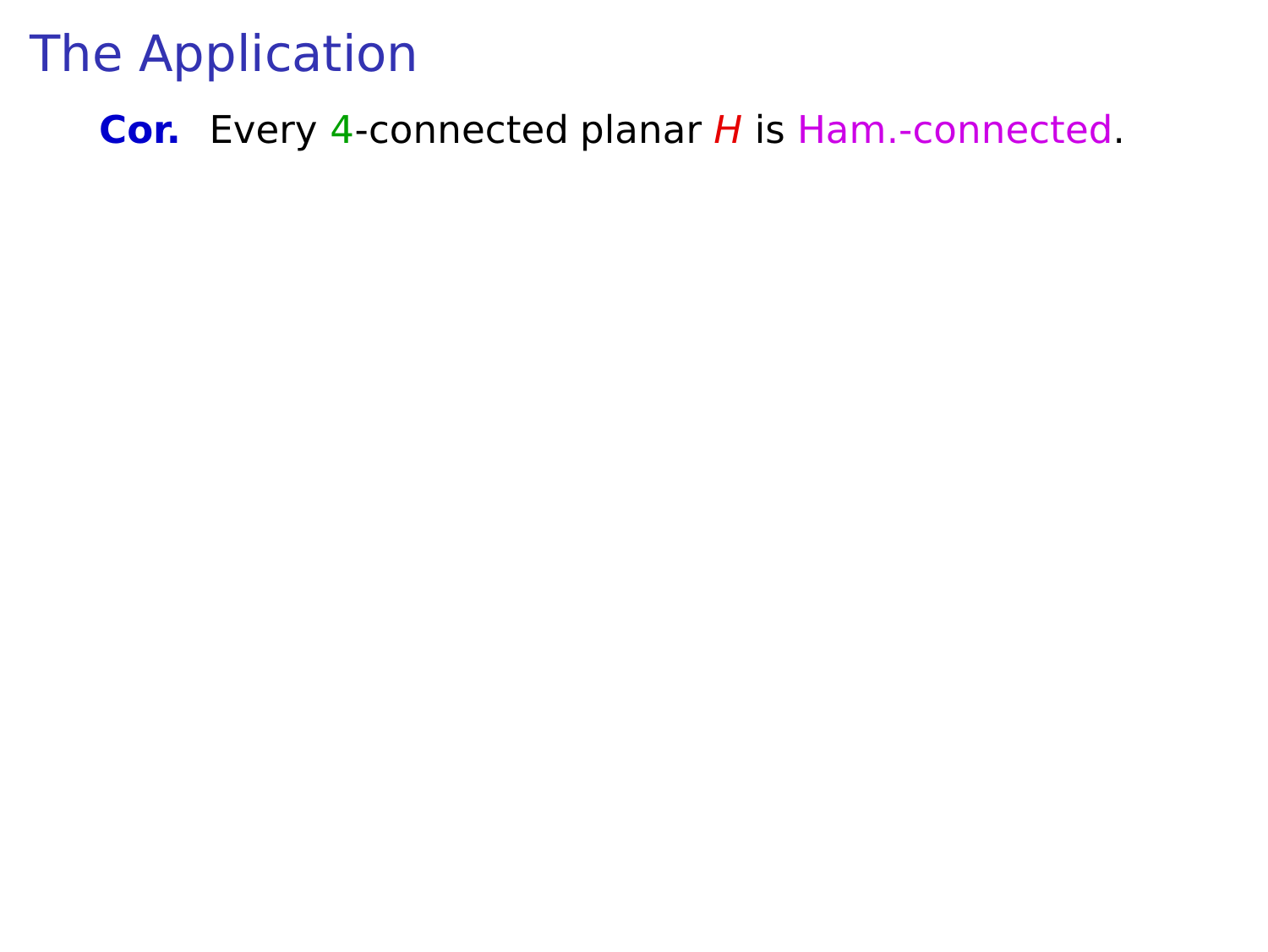**Cor.** Every 4-connected planar H is Ham.-connected.

**Pf.** Given  $x, y \in V(H)$ , we seek a spanning x, y-path in H. Embed H with  $x$  on the outer face. Draw its dual G with the face  $\hat{F}$  for x as the outer face. Choose e on  $\hat{F}$ .

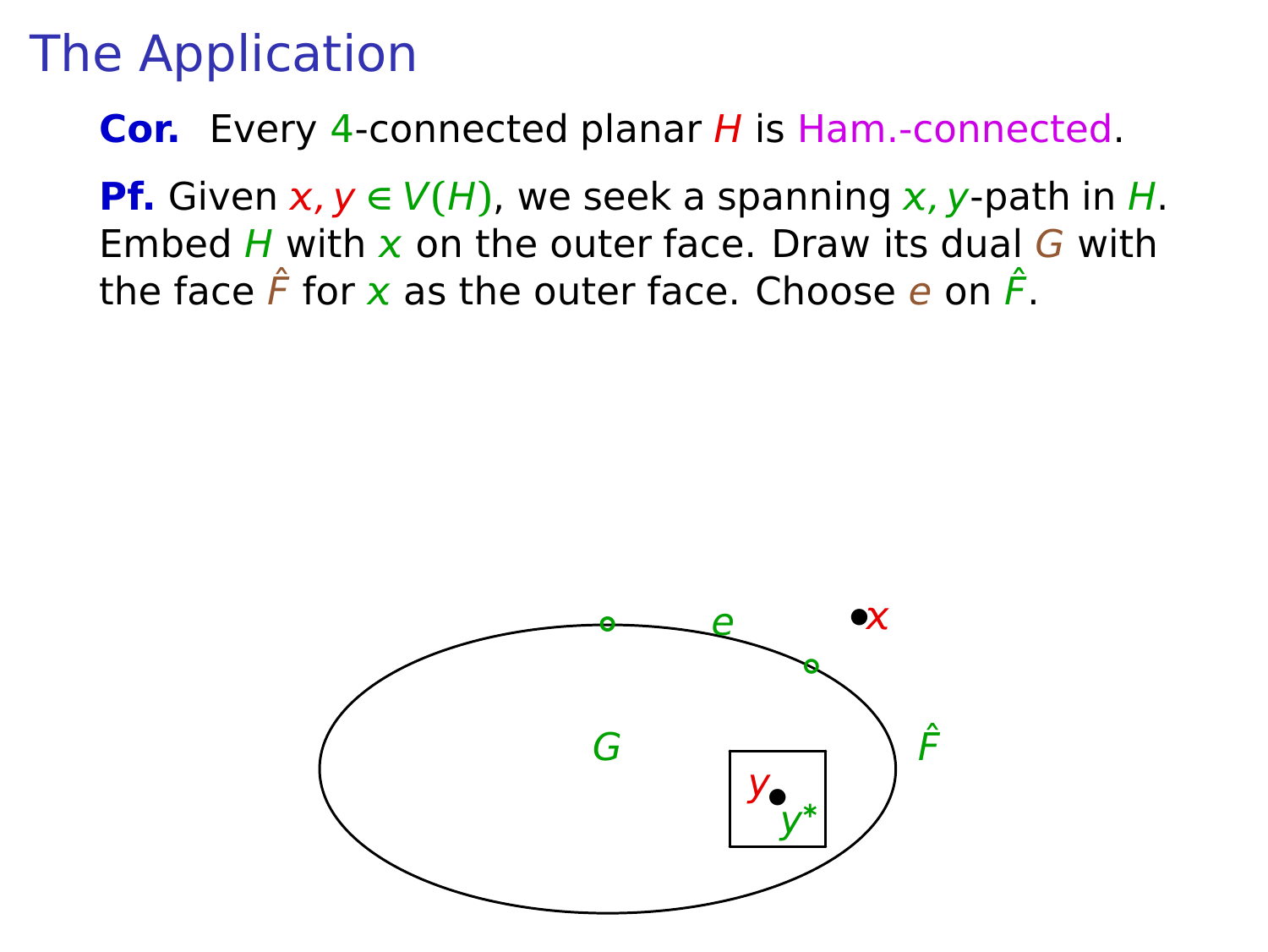**Cor.** Every 4-connected planar H is Ham.-connected.

**Pf.** Given  $x, y \in V(H)$ , we seek a spanning x, y-path in H. Embed H with  $x$  on the outer face. Draw its dual G with the face  $\hat{F}$  for x as the outer face. Choose e on  $\hat{F}$ .

*H* is 4-connected  $\Rightarrow$  ∃ *F*  $\notin$  { $F_e$ ,  $y^*$ } touching  $\hat{C}$ .

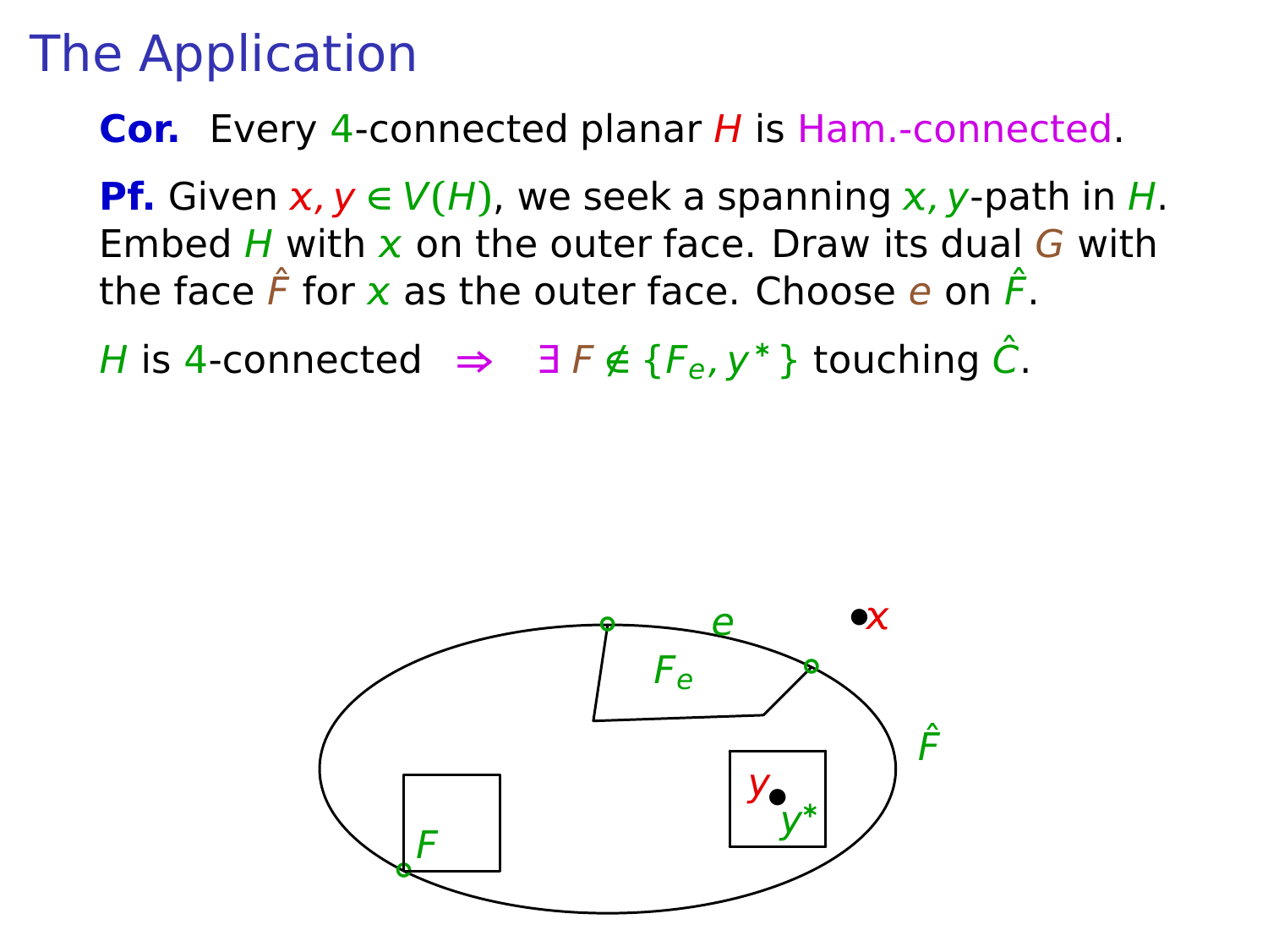**Cor.** Every 4-connected planar H is Ham.-connected.

**Pf.** Given  $x, y \in V(H)$ , we seek a spanning x, y-path in H. Embed H with  $x$  on the outer face. Draw its dual G with the face  $\hat{F}$  for x as the outer face. Choose e on  $\hat{F}$ .

*H* is 4-connected  $\Rightarrow$  ∃ *F*  $\notin$  { $F_e$ ,  $y^*$ } touching  $\hat{C}$ .

Let w and z in  $V(H)$  be dual to F and  $F_{\rho}$ .

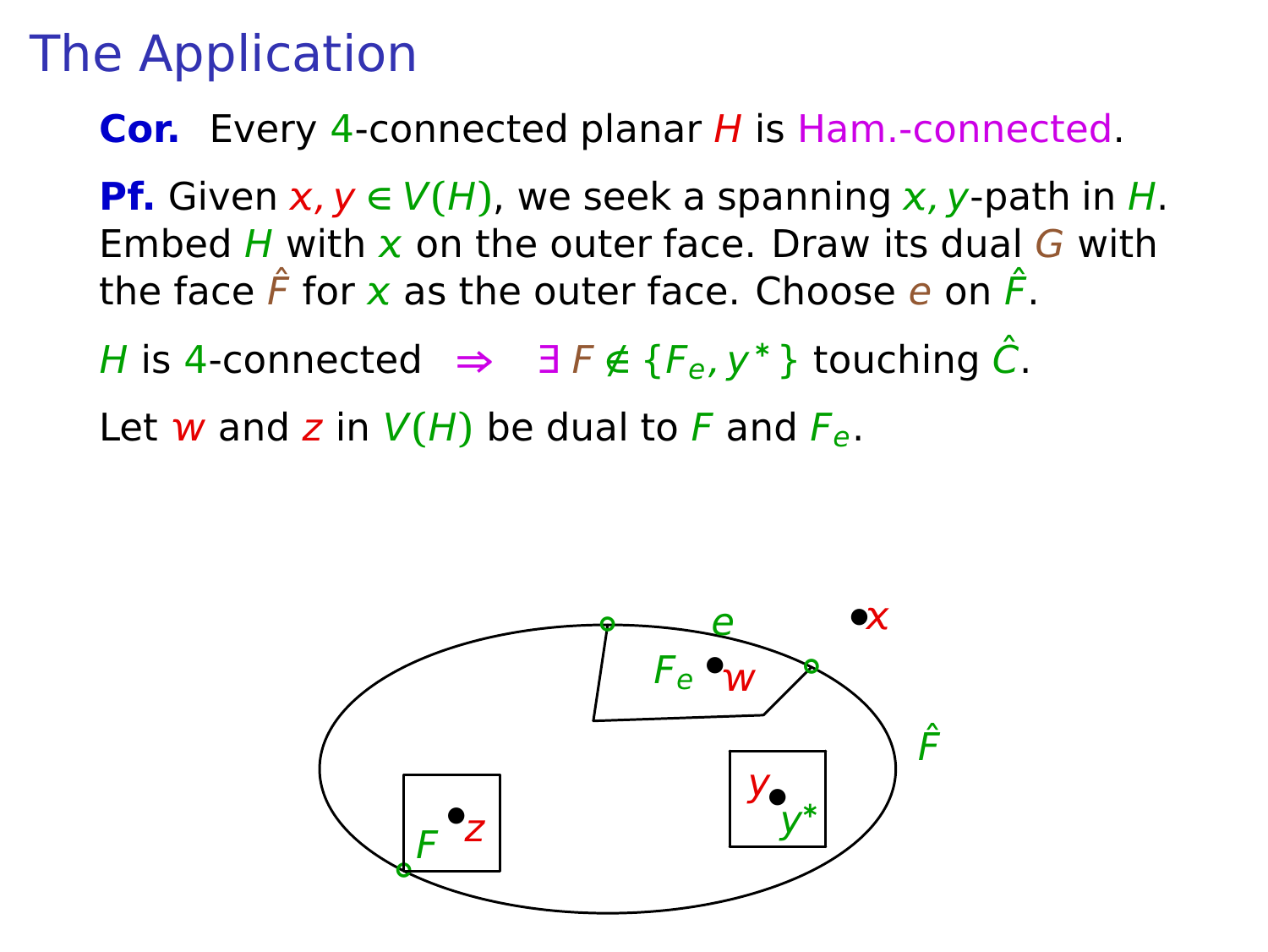**Cor.** Every 4-connected planar H is Ham.-connected.

**Pf.** Given  $x, y \in V(H)$ , we seek a spanning x, y-path in H. Embed H with  $x$  on the outer face. Draw its dual G with the face  $\hat{F}$  for x as the outer face. Choose e on  $\hat{F}$ .

H is 4-connected  $\Rightarrow$  ∃ F  $\notin$  {F<sub>e</sub>, y<sup>\*</sup>} touching  $\hat{C}$ .

Let w and z in  $V(H)$  be dual to F and  $F_{\rho}$ .

 $\kappa(H) \geq 3 \implies \exists w, y$ -path in H via z and not x.

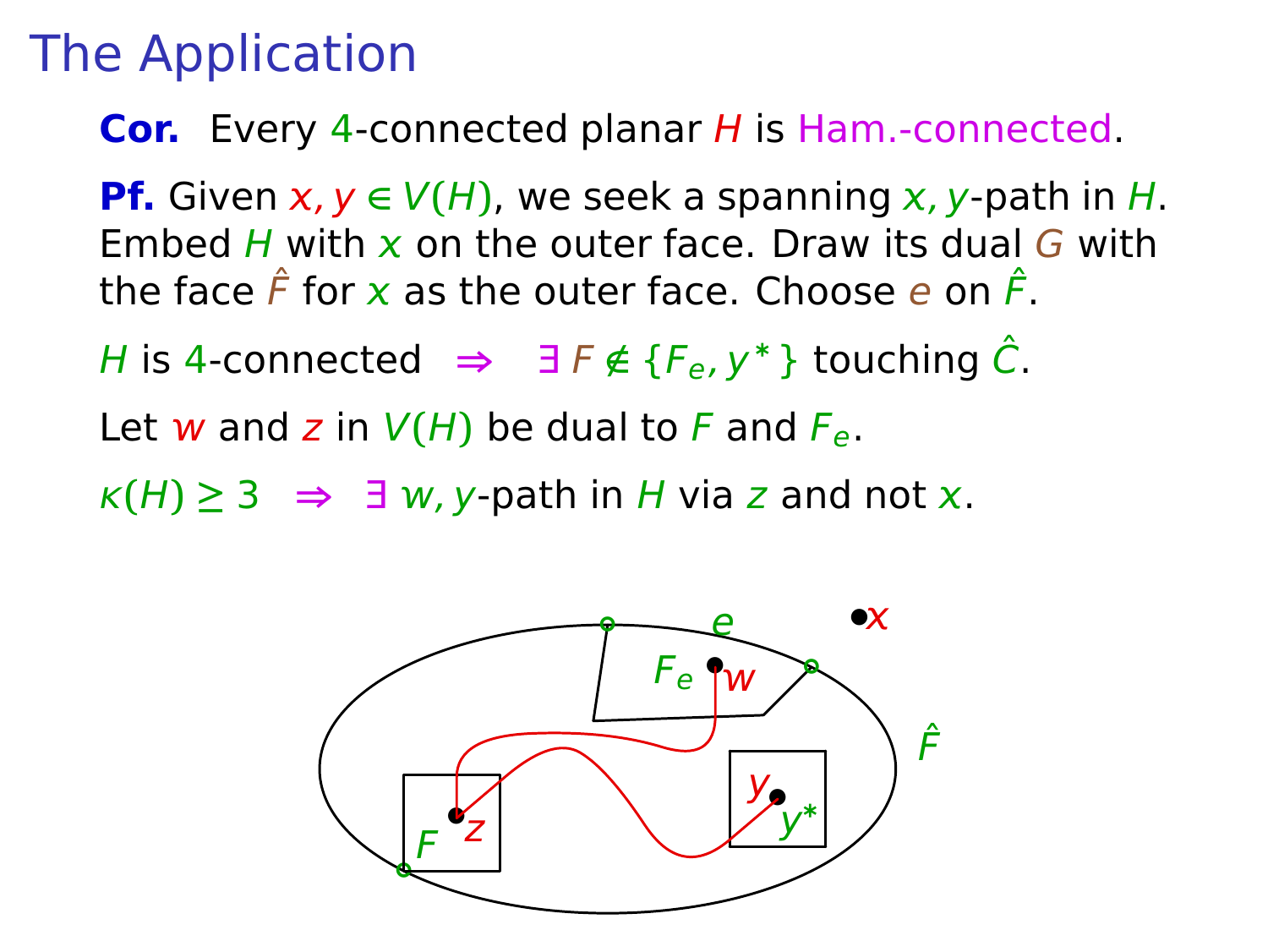**Cor.** Every 4-connected planar H is Ham.-connected.

**Pf.** Given  $x, y \in V(H)$ , we seek a spanning x, y-path in H. Embed H with  $x$  on the outer face. Draw its dual G with the face  $\hat{F}$  for x as the outer face. Choose e on  $\hat{F}$ .

H is 4-connected  $\Rightarrow$  ∃ F  $\notin$  {F<sub>e</sub>, y<sup>\*</sup>} touching  $\hat{C}$ .

Let w and z in  $V(H)$  be dual to F and  $F_{\rho}$ .

 $\kappa(H) \geq 3 \implies \exists w, y$ -path in H via z and not x.

This yields an **[**e, F, y∗**]**-face-path in G.

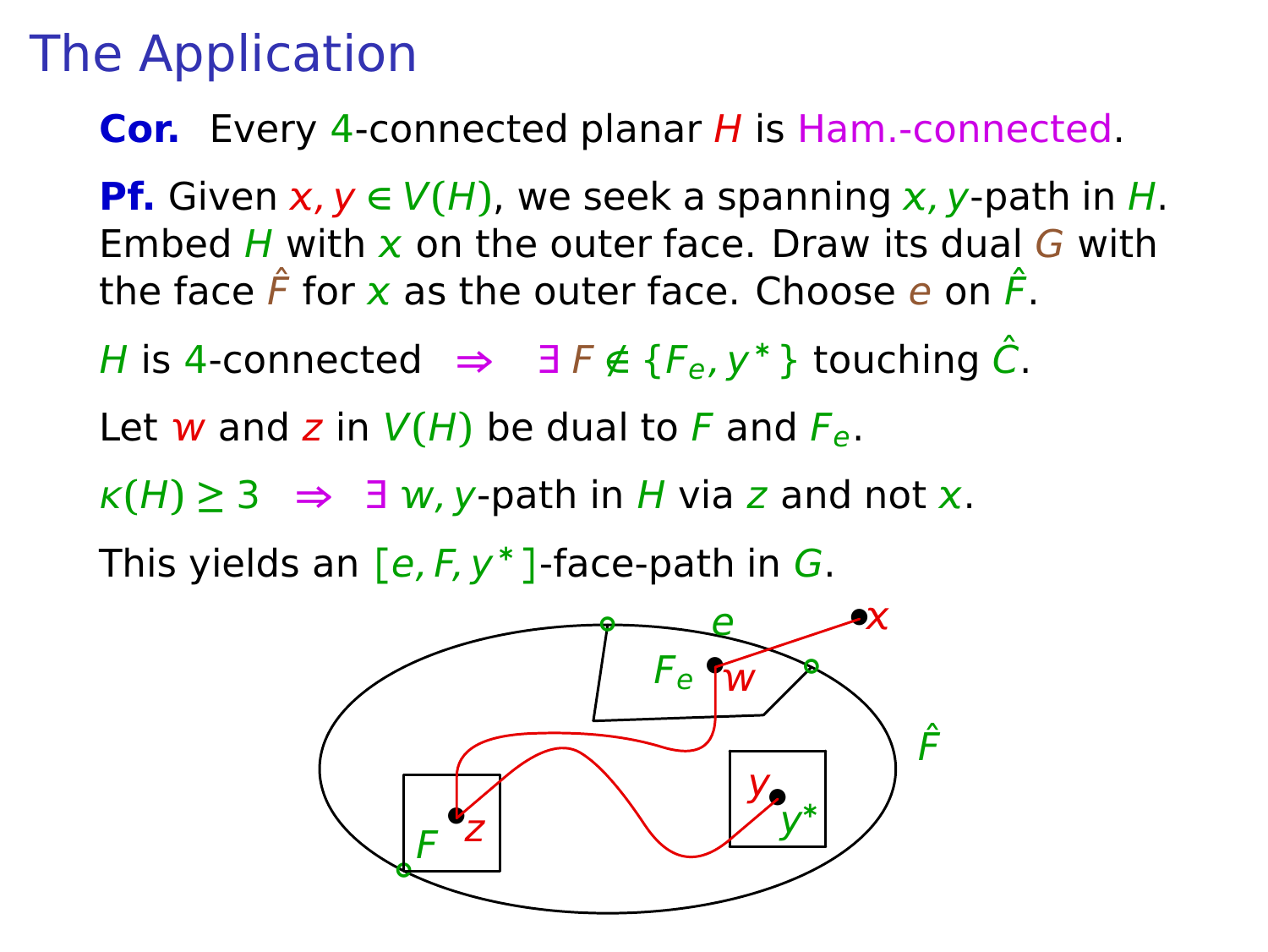#### Spanning  $x$ , y-path

Now Theorem  $\Rightarrow$  G has a thick  $[e, F, y^*]$ -face-path P. (Thick **[**e, y∗**]**-path is enough; no need to require F.)

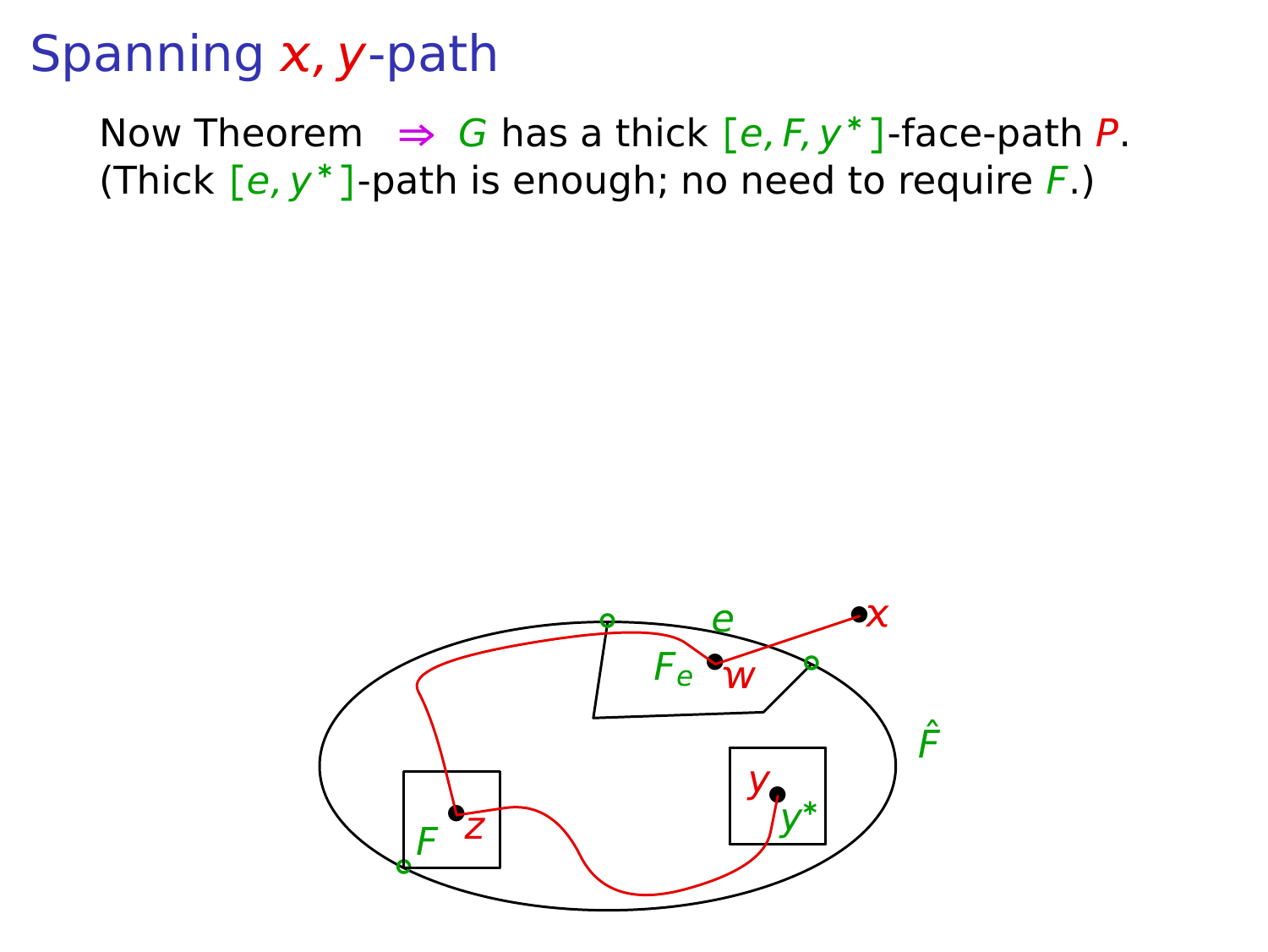### Spanning  $x$ , y-path

Now Theorem  $\Rightarrow$  G has a thick  $[e, F, y^*]$ -face-path P. (Thick **[**e, y∗**]**-path is enough; no need to require F.)

If P misses a face, then G **−** E**(**P**)** has a bounded face. Let  $\overline{R}$  be a maximal bounded region not entered by  $\overline{P}$ ; the edges and vertices in R form a block Q of  $G - E(P)$ .

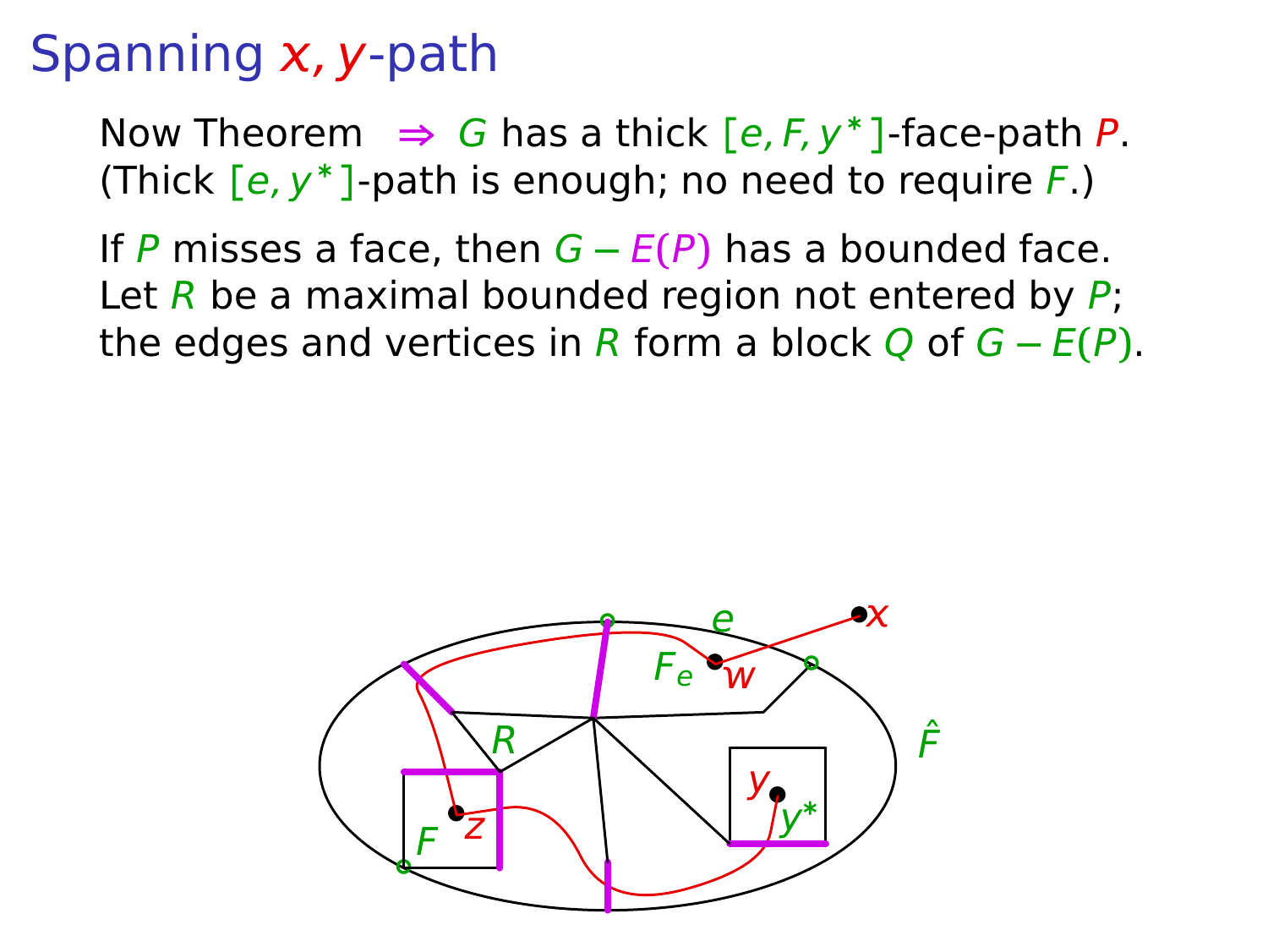## Spanning  $x$ , y-path

Now Theorem  $\Rightarrow$  G has a thick  $[e, F, y^*]$ -face-path P. (Thick **[**e, y∗**]**-path is enough; no need to require F.)

If P misses a face, then G **−** E**(**P**)** has a bounded face. Let  $\overline{R}$  be a maximal bounded region not entered by  $\overline{P}$ ; the edges and vertices in R form a block Q of  $G - E(P)$ .

Since  $\overline{P}$  is a thick face-path, at most three vertices of  $\overline{Q}$ have nbrs outside Q. **∴** at most three faces of P share edges with  $R$ , separating  $R$  from other faces, including one of  $\{\hat{F}, F_e, F, y^*\}$ . This contradicts  $\kappa(H) \geq 4$ .

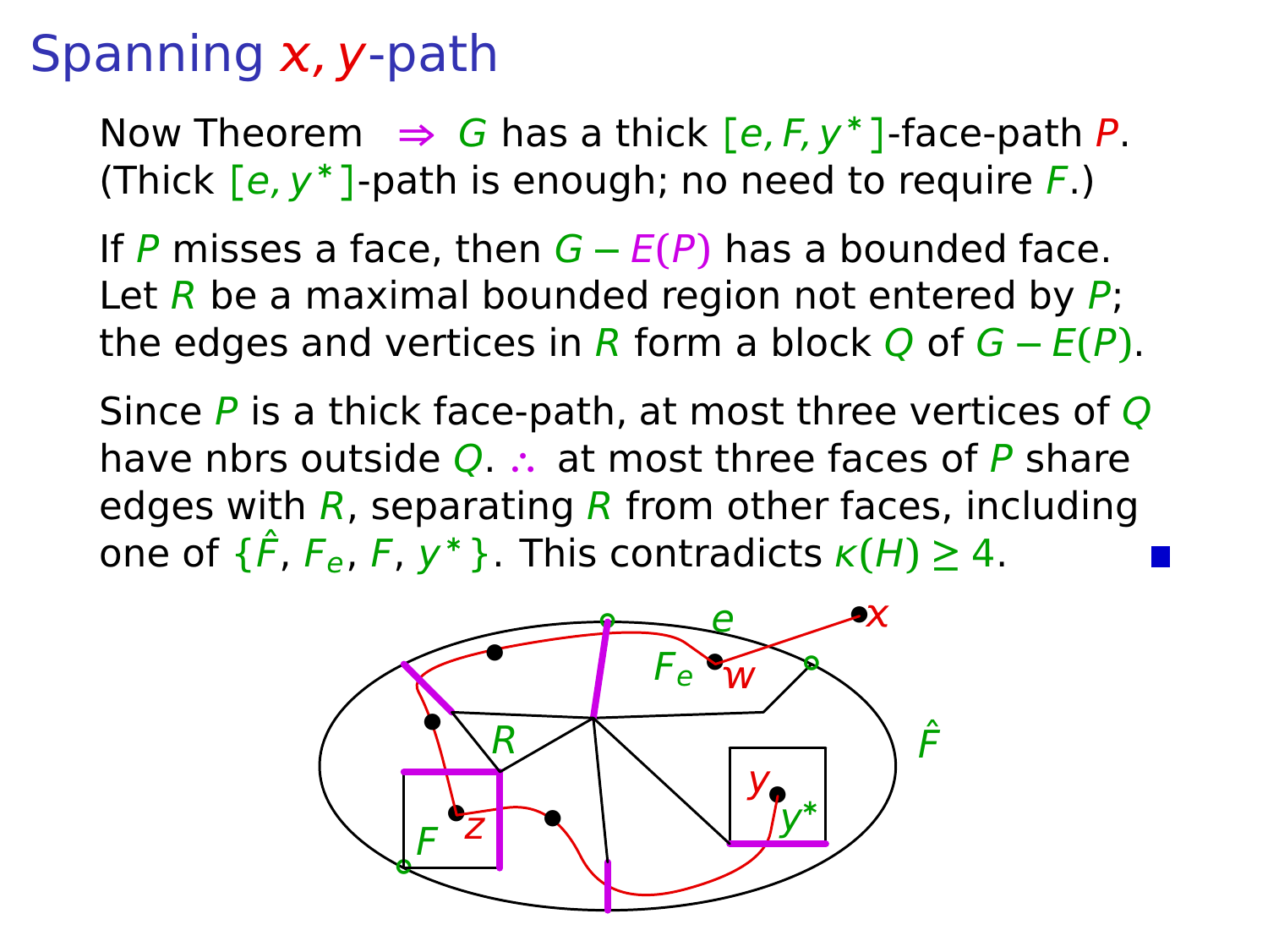Ignore requirement of visiting  $F$ .

**Thm.** Given 2-connected plane G, edge  $e \in E(\hat{C})$ , and bounded face B, there is a thick **[**e, B**]**-face-path.

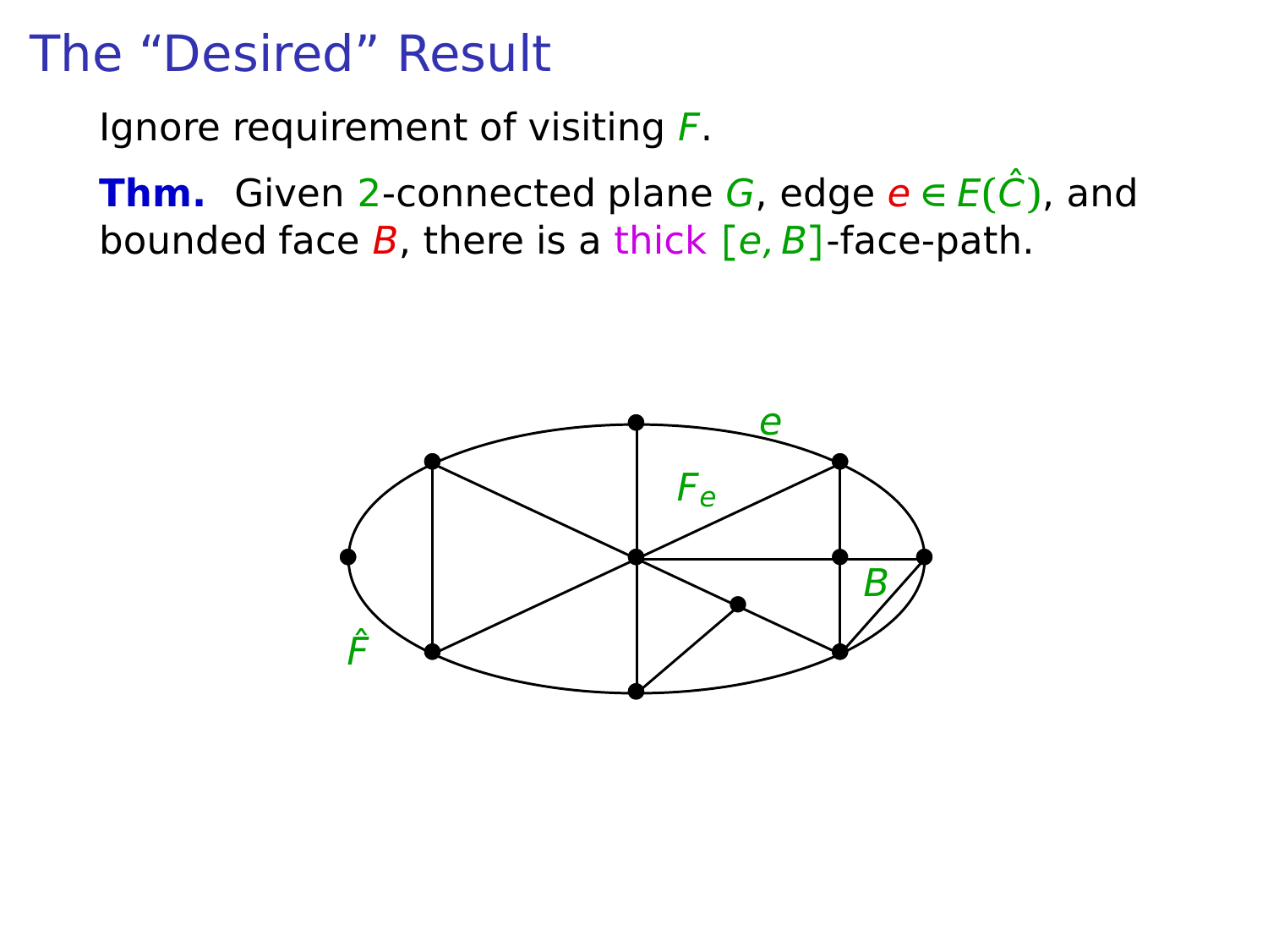Ignore requirement of visiting  $F$ .

**Thm.** Given 2-connected plane G, edge  $e \in E(\hat{C})$ , and bounded face B, there is a thick **[**e, B**]**-face-path.

**Naive approach:** Delete e to get smaller graph G**′** . Use external edge e' in G' & induction hypothesis.

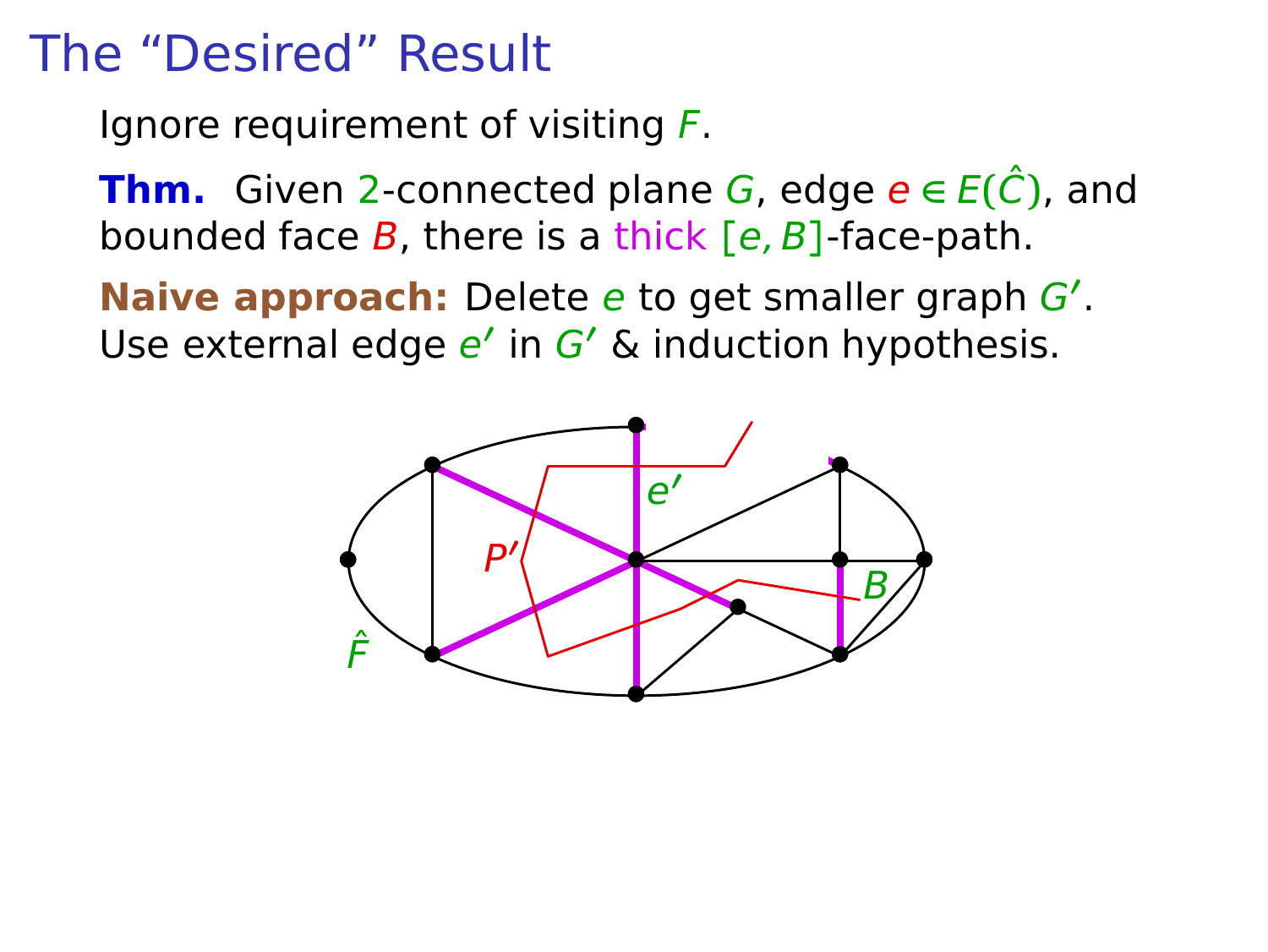Ignore requirement of visiting  $F$ .

**Thm.** Given 2-connected plane G, edge  $e \in E(\hat{C})$ , and bounded face B, there is a thick **[**e, B**]**-face-path.

**Naive approach:** Delete e to get smaller graph G**′** . Use external edge e' in G' & induction hypothesis.



**Problem!** The boundary vertex b is dangerous. It may belong to a thin block in G**′ −** E**(**P **′ )** but become a fourth boundary vertex of the block when  $e$  is restored.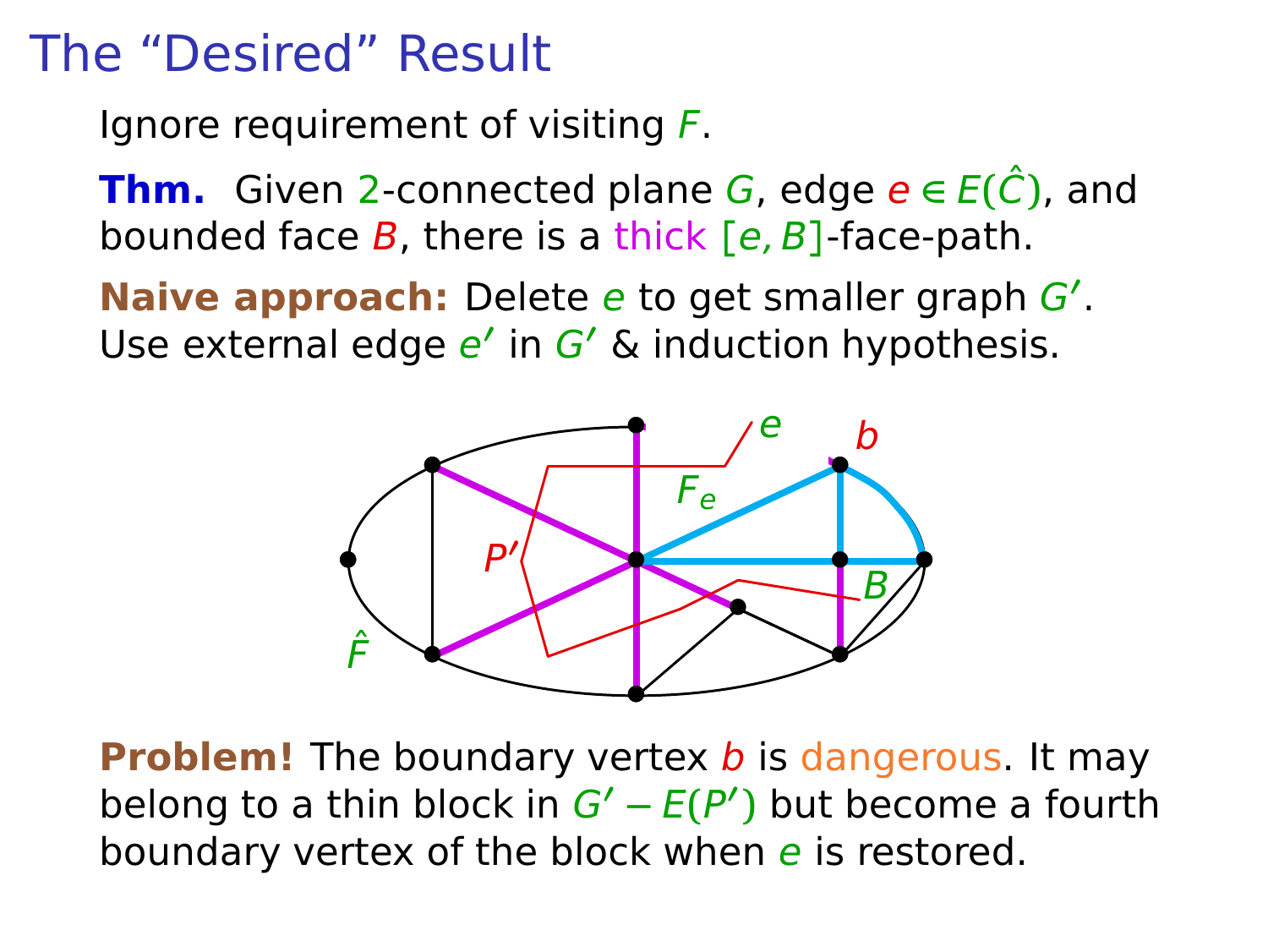Ignore requirement of visiting  $F$ .

**Thm.** Given 2-connected plane G, edge  $e \in E(\hat{C})$ , and bounded face B, there is a thick **[**e, B**]**-face-path.

**Naive approach:** Delete e to get smaller graph G**′** . Use external edge e' in G' & induction hypothesis.



**Problem!** The boundary vertex b is dangerous. It may belong to a thin block in G**′ −** E**(**P **′ )** but become a fourth boundary vertex of the block when  $e$  is restored.

**Remedy!** Require visiting a face F containing b.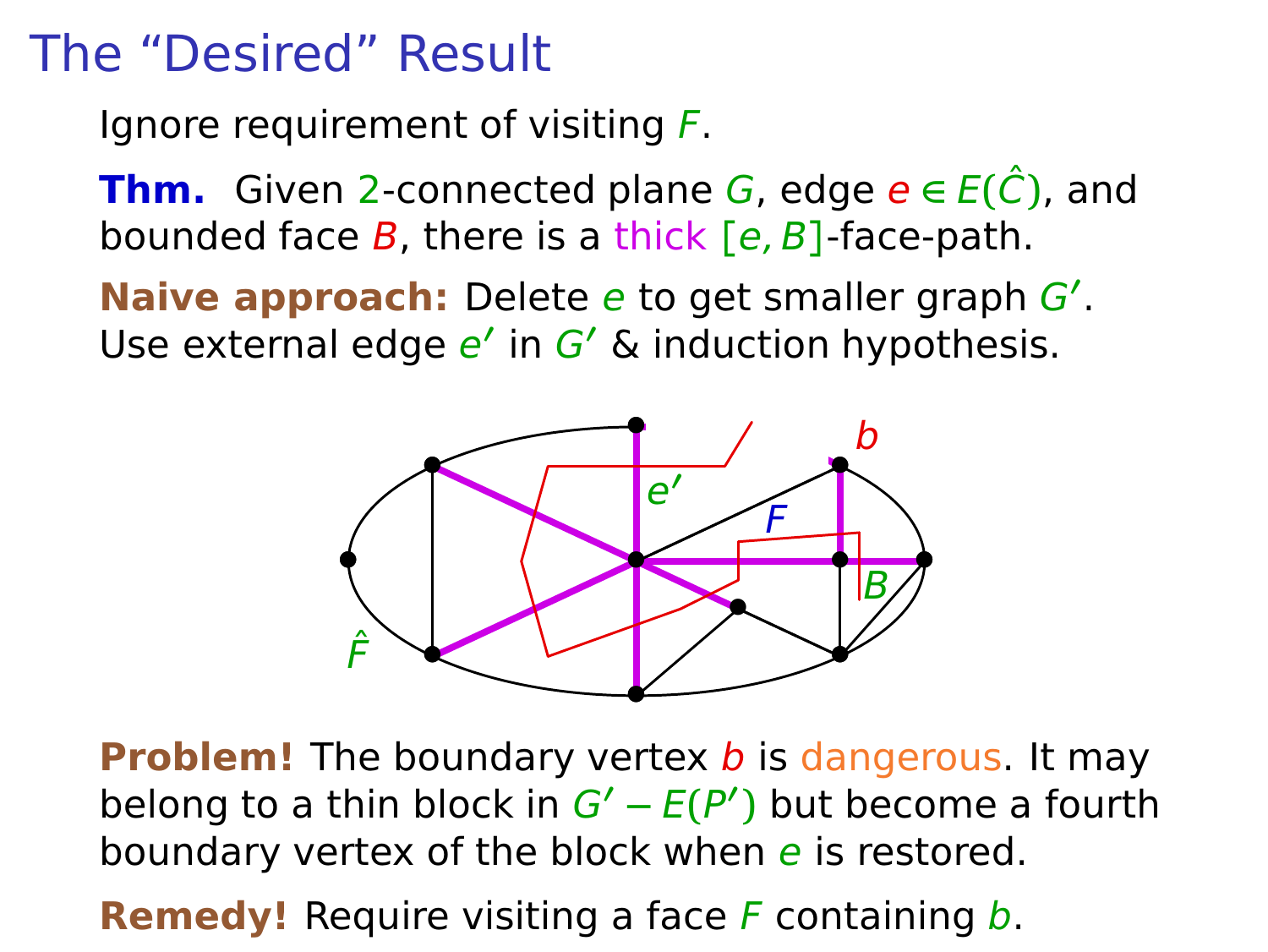## Another Difficulty - Separating Faces

When we require visiting F, there may be no **[**e, F, B**]** face-path. In the weak dual a face  $X$  (cut-vertex of the weak dual) may separate F from  $F_e$  and B.

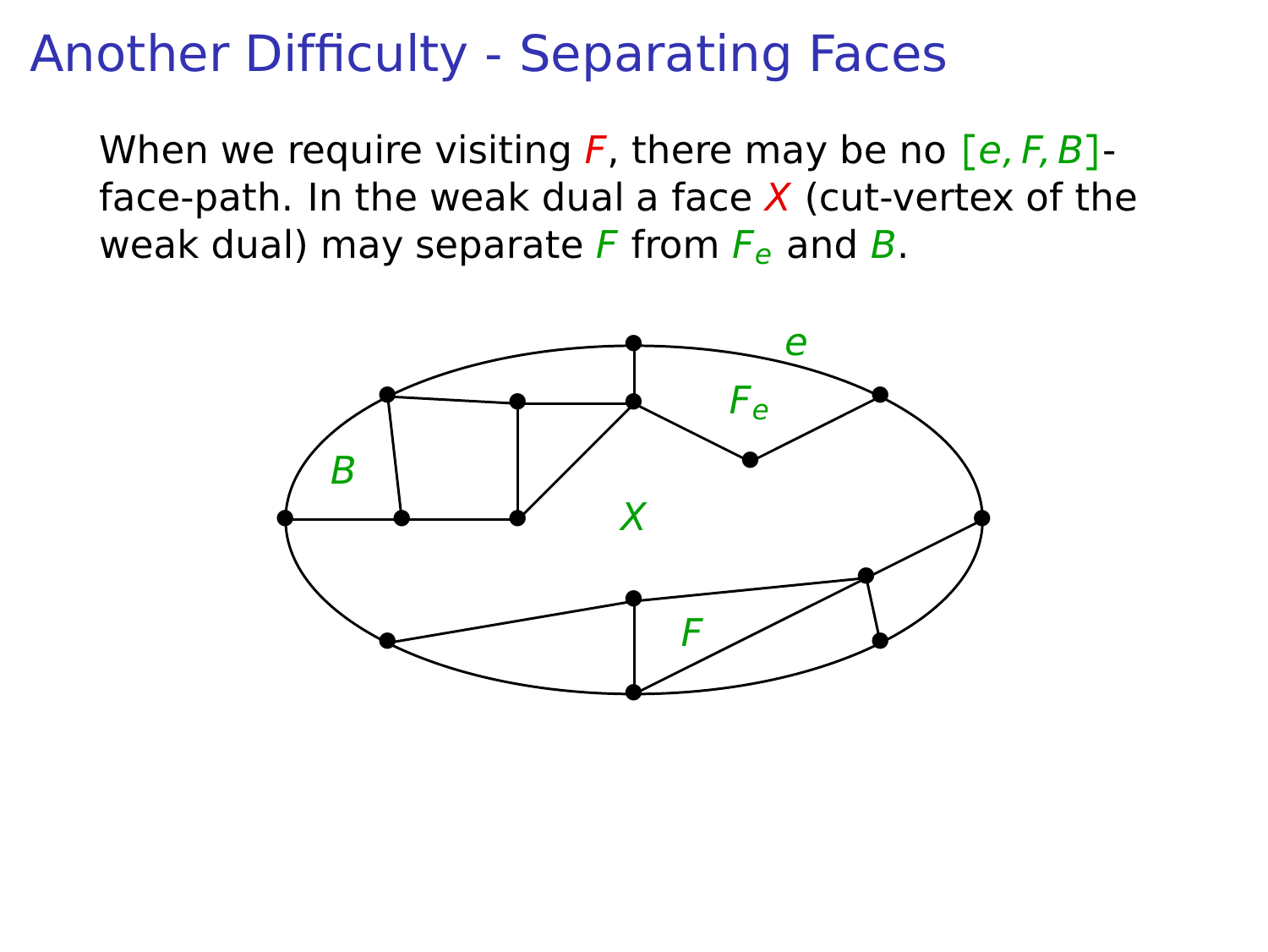## Another Difficulty - Separating Faces

When we require visiting F, there may be no **[**e, F, B**]** face-path. In the weak dual a face  $X$  (cut-vertex of the weak dual) may separate F from  $F_e$  and B.



Seek a thick **[**e, X, B**]**-face-path P **′** in a smaller graph.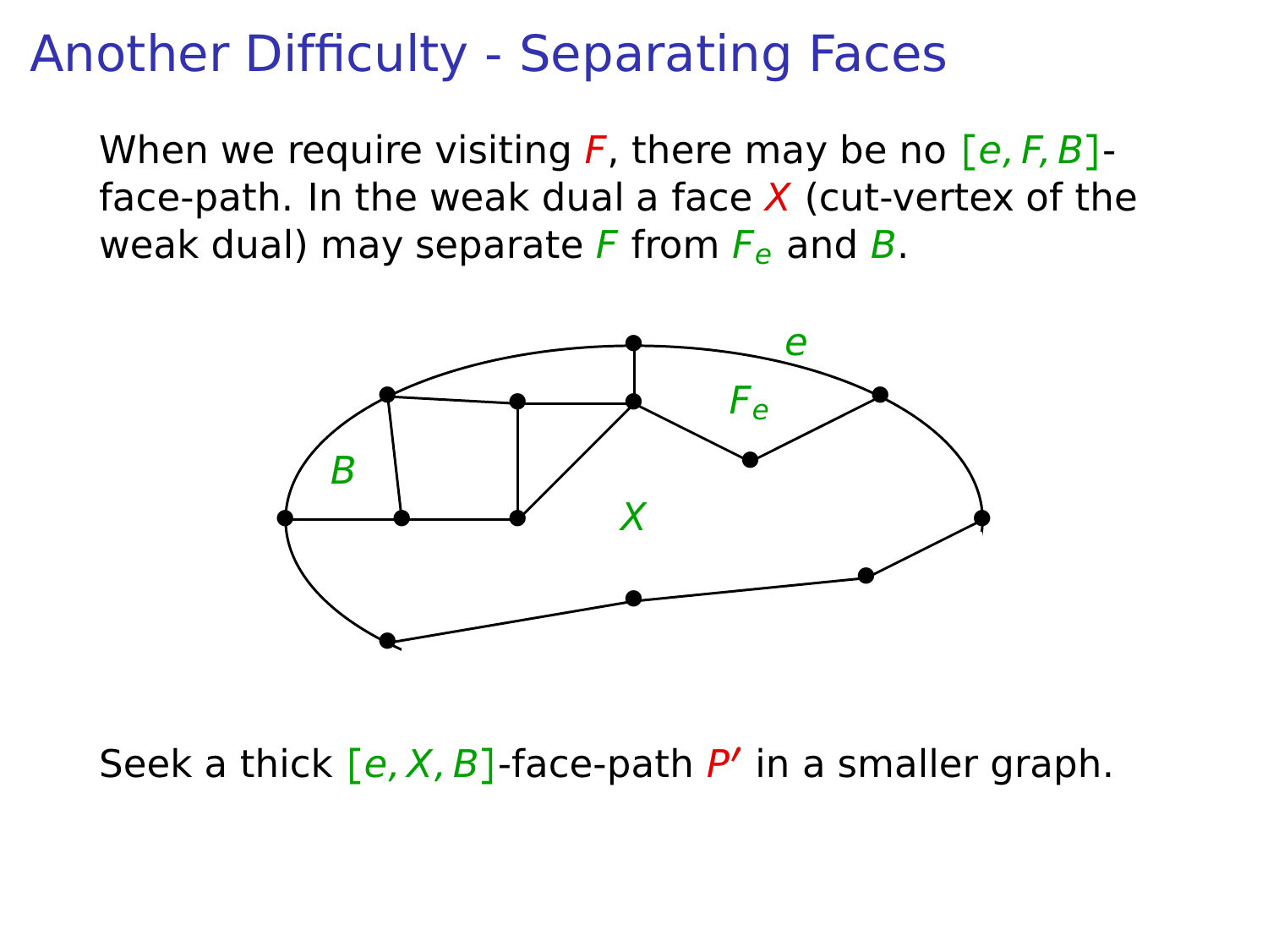## Another Difficulty - Separating Faces

When we require visiting F, there may be no **[**e, F, B**]** face-path. In the weak dual a face  $X$  (cut-vertex of the weak dual) may separate F from  $F_e$  and B.



Seek a thick **[**e, X, B**]**-face-path P **′** in a smaller graph.

Since  $P'$  visits X, the part separated from  $F_e$  and B by X is a block of G **−** E**(**P **′ )** with only two boundary vertices.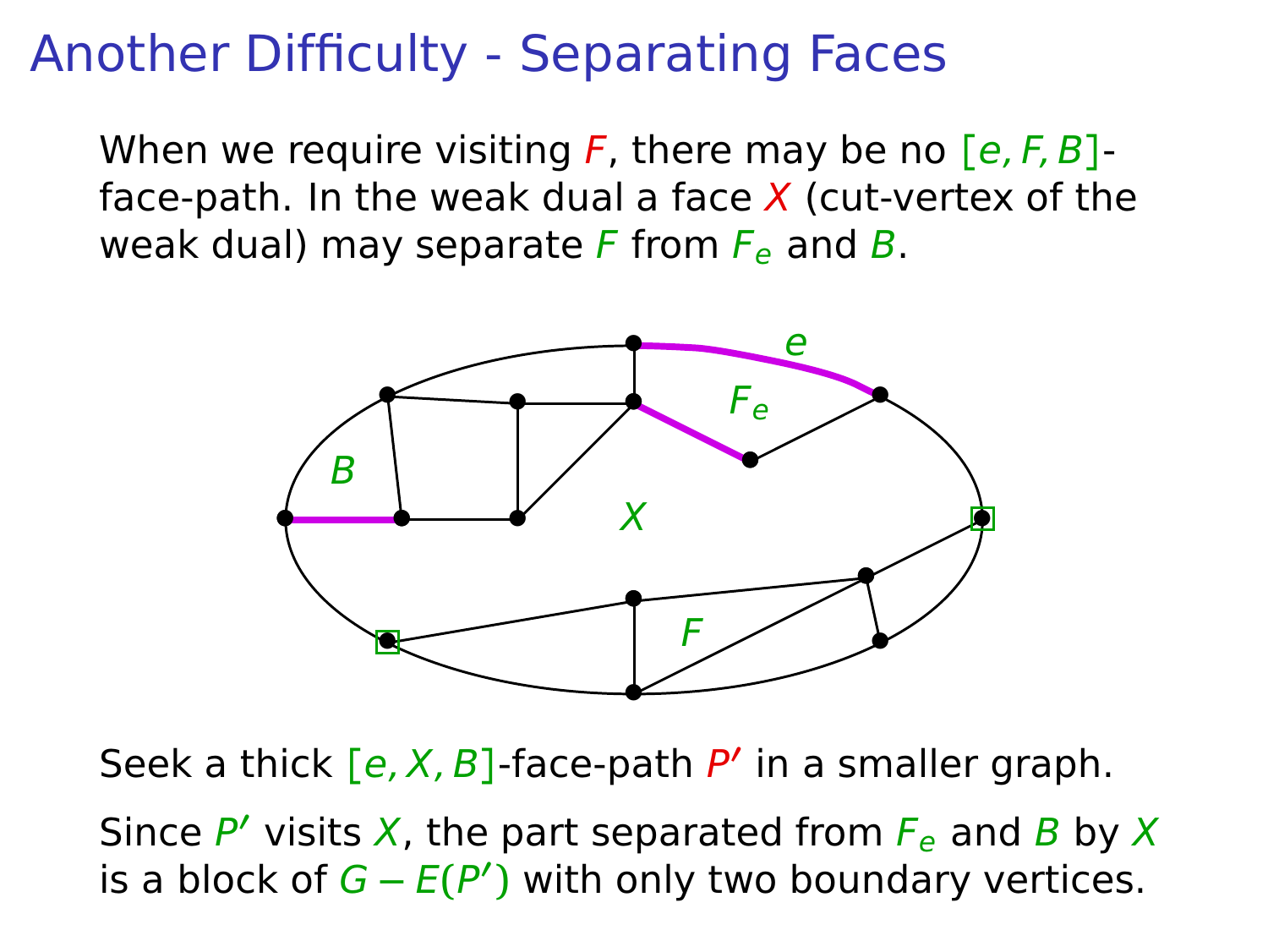## The Real Theorem

**Thm.** With G, e, F, B as specified, G has a thick **[**e, F, B**]** face-path or has a thick **[**e, B**]**-face-path P with F inside a block of G **−** E**(**P**)** having only two boundary vertices.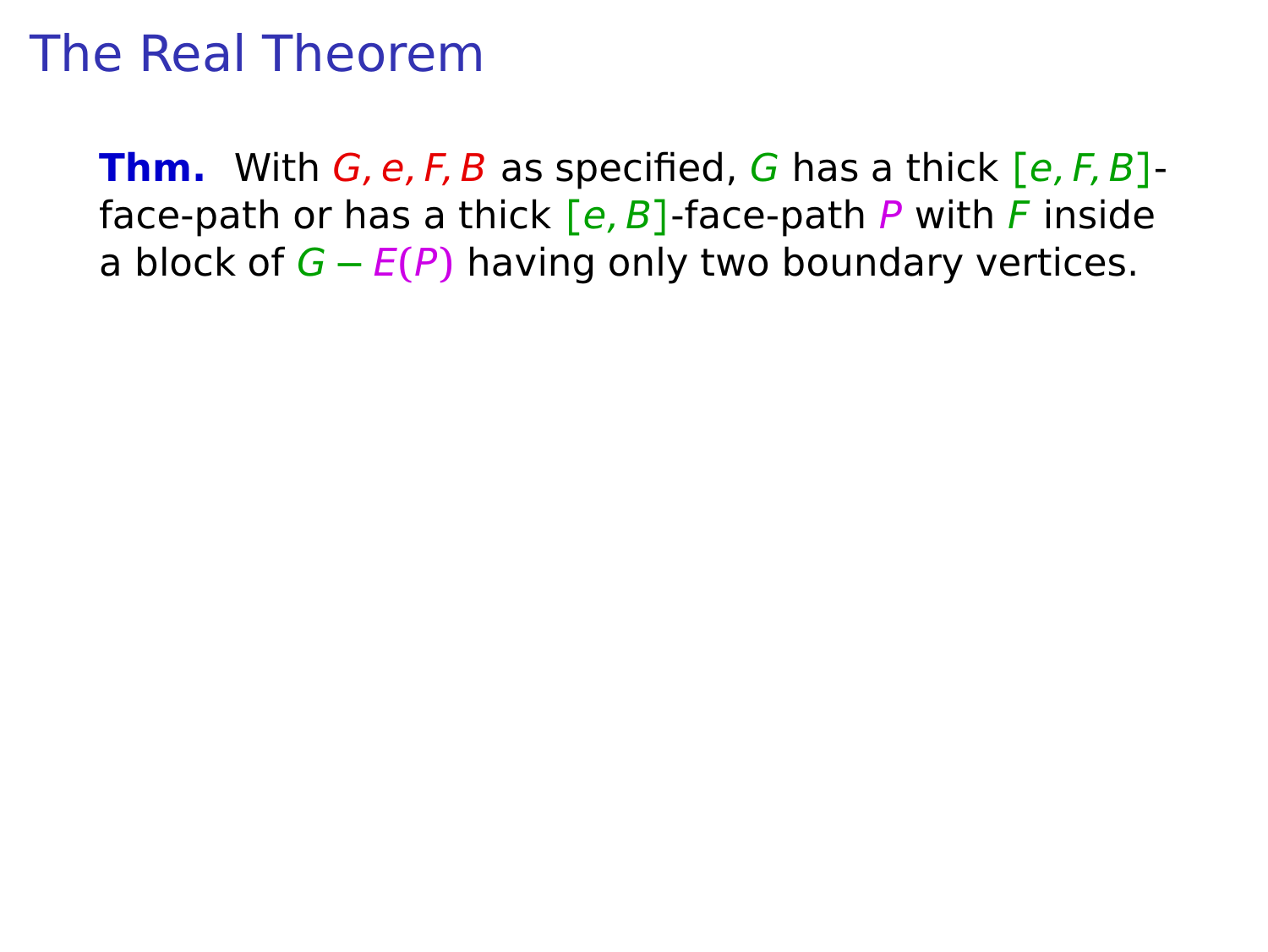## The Real Theorem

**Thm.** With G, e, F, B as specified, G has a thick **[**e, F, B**]** face-path or has a thick **[**e, B**]**-face-path P with F inside a block of G **−** E**(**P**)** having only two boundary vertices.

The proof of this final statement is simple. The desired face-path is assembled inductively, using face-paths from various subgraphs that satisfy the hypotheses. The idea is indicated in the following figure: